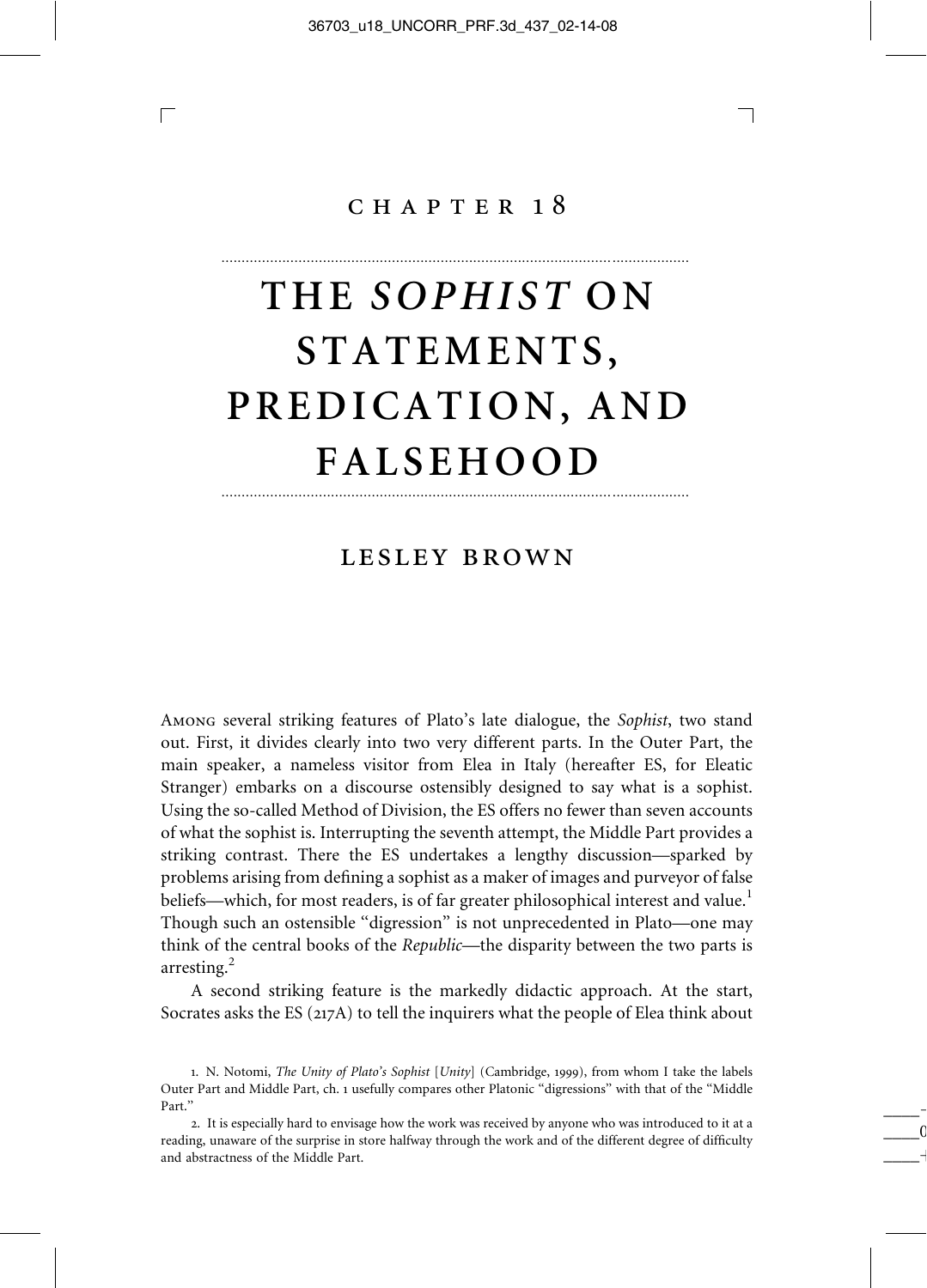the issue in hand—namely, the relation between sophist, statesman, and philosopher: Are they three different kinds, or two, or just one? This approach is not the more usual ''Let's discuss this matter together.'' The ES opts to present his material via question and answer with the intelligent Theaetetus but makes it clear that this is just a presentational device, not a true open-ended investigation.<sup>3</sup> Plato has something he wants to convey.

Both features highlight some of the key enigmas of the dialogue: What is the relation between the Outer and Middle Parts? How seriously are we to take the Outer Part, and is there a genuine, and successful, attempt to say what the sophist is? The fact that the ES offers seven alternative definitions, each purporting to be of the sophist (and not, as we might expect, of different types of sophist) gives us pause, as does the quirkiness of the "definitions," not least the final one.<sup>4</sup> On my unorthodox reading, we are not intended to regard any of the definitions as correct, especially since the search has assumed something that Plato cannot have accepted: that sophistry is an expertise, a techne (denied at Gorgias  $464D$ ).<sup>5</sup> Nonetheless, Plato ensures that we learn plenty from the dialogue about the many differences between sophistry and philosophy, but also that we note their common ground, especially their shared interest in puzzles, *aporiai*.<sup>6</sup> This will be a theme of the subsequent discussion.

This essay focuses on two key problems discussed and solved in the Middle Part: the Late-learners' problem (the denial of predication), and the problem of false statement. I look at how each is, in a way, a problem about correct speaking; how each gave rise to serious philosophical difficulty, as well as being a source of eristic troublemaking; and how the ES offers a definitive solution to both. As I said above, the Sophist displays an unusually didactic approach: Plato makes it clear that he has important matter to impart, and he does so with a firm hand, especially on the two issues I've selected.

# 1. Lead-in to the Middle Part and Synopsis .................................................................................................................................................

3. From 217c–e. At D8, ES regrets he will not have a genuine exchange with Socrates. Cf. M. Frede, "The Literary Form of the Sophist" ["Literary Form"], in Form and Argument in Late Plato, ed. C. Gill and M. M. McCabe (Oxford, 1996), 138–39.

4. Resume of first six at 231c-e; cf. 265a. Seventh "definition" at 268c ff: ES: "An imitator, of the contradiction-making sort of the dissembling part of conceit-imitation, of the semblance-making kind of image-making, who's marked off in the human (not the divine) portion of production a magic-trickery with arguments—if someone says such is the lineage and blood of the one who really is a sophist, then I think they'll be speaking the very truth.''

5. L. Brown, "Definition and Division in the Sophist," in Ancient Theories of Definition, ed. D. Charles (Oxford, forthcoming).

 $\overline{\phantom{a}}$  $\overline{\phantom{a}}$  $\overline{\phantom{a}}$ 

6. For different views, see C. C. W. Taylor, "Socrates the Sophist," in Remembering Socrates, ed. L. Judson and V. Karasmanis (Oxford, 2004), 157–68; Notomi, Unity.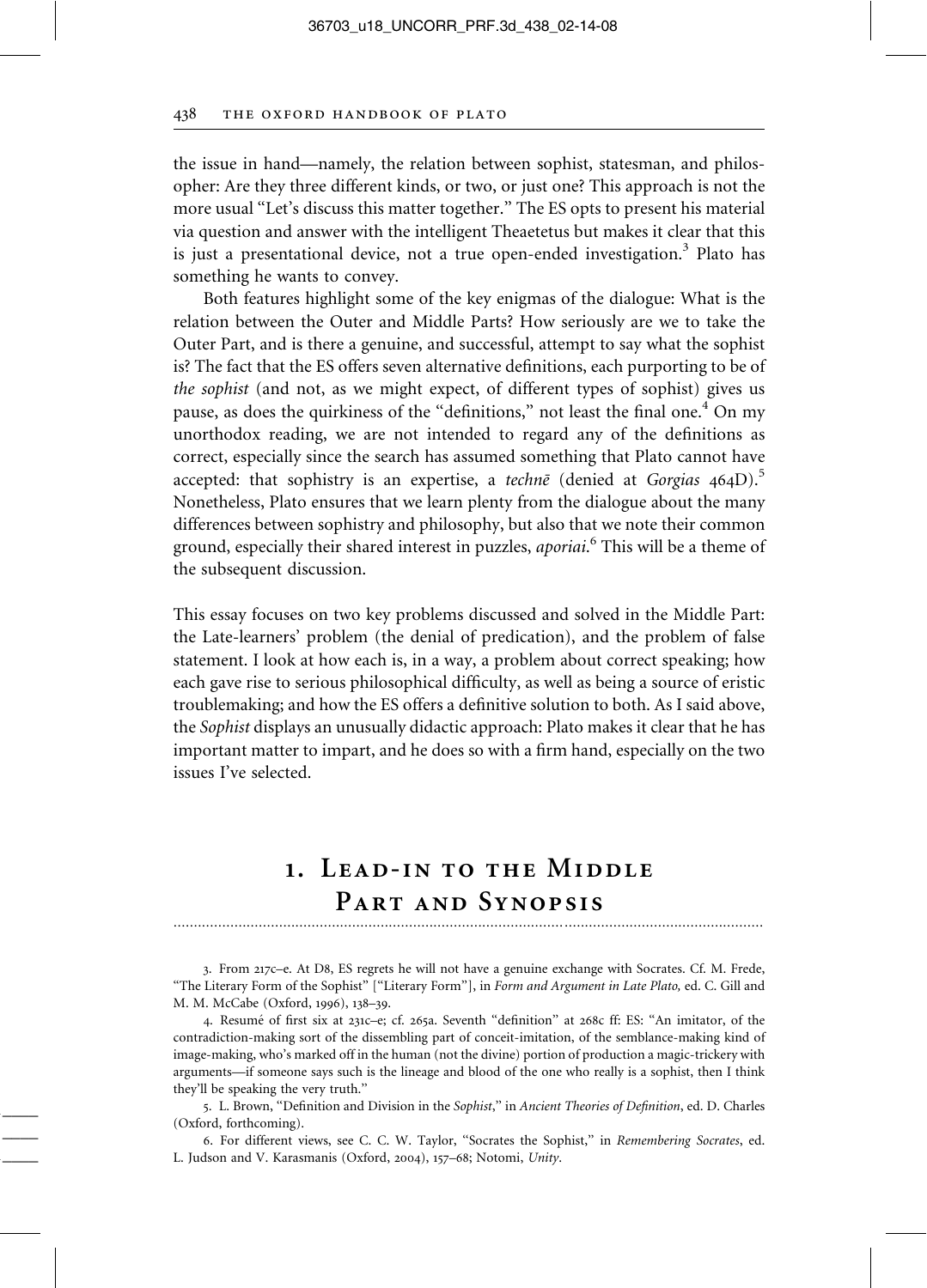Defining the sophist as a maker of images and falsehoods leads us—so the ES proclaims—into matters full of long-standing problems: ''How one should express oneself in saying or judging that there really are falsehoods, without getting caught up in contradiction by such an utterance: that's extremely difficult, Theaetetus."<sup>7</sup> The puzzle is not (contra Notomi, Unity, 193) "Do falsehood and appearance really exist?" but ''How should we express ourselves when saying they do, since to do so involves postulating that not being is?"<sup>8</sup> The ES then develops an exquisite series of aporiai about the expression "what is not/not being."<sup>9</sup> He goes on to lard his remarks with pointers to "uttering things correctly," "correct speaking," and so forth and ironically exclaims: "Don't look to me for correct speaking (*orthologia*) about what is not."<sup>10</sup>

The Middle Part proceeds by developing a wealth of problems, then systematically solving them.

- (i) Problems about not being or what is not (237D–241C) Resolve: to show that what is not is in some respect, and what is is not in a way (241D–242A)
- (ii) Problems about being (242B–251A) Upshot: we're in as much difficulty about what is as we are about what is not (250E).
- (iii) A new problem: the Late-learners' prohibition on saying that one thing is many things (251A–C)
- (iv) ''Partial mixing'' must be the correct one of three possible theories, since we can rule out "no-mixing" (Late-learners) and "total mixing" (251D– 253B)

Greatest Kinds: a four-point program laid out (254b–d2)

- (v) Five ''Greatest Kinds'' selected and proofs offered that they are five (i.e., points 1 and 2 of the four-point program) (254d–255e)
- (vi) Points 3 and 4: the Communion of Kinds—investigation of how change combines with the other four kinds; demonstration that change is and is not being; and that being is, in a way, not being (255e–257a)
- (vii) Negation, negative expressions, not being and the parts of difference  $(257b - 258e)$

Upshot: we have shown that, and what, not being is (258e–259e)

8. This alludes to the locution "say/judge what is not" "for make a false statement/judgment." See below, sec. 3.5.

9. On these aporiai, see especially G. E. L. Owen, "Plato on Not-Being," in Plato 1, ed. G. Fine (Oxford, 1999), 431–38. In (i), the term  $m\bar{e}$  on can't be applied to anything without contradiction; in (ii), nothing that is—such as number—can be applied to it, so that ascribing either the number one (by the appellation to  $m\bar{e}$ on, "what is not") or plurality (by the label ta  $m\bar{e}$  onta, "things that are not") involves self-contradiction; in (iii), even the charge that ''not being is inexpressible, unsayable and so forth'' itself falls foul of the prohibition on treating it as something that is.

\_\_\_\_ \_\_\_\_0  $\overline{\phantom{a}}$ 

10. From 239a8, 239b4, 239b9; cf. 239d1.

<sup>7</sup>. From 236e4. I reject the emendation ad loc in the 1995 Oxford Classical Text, Platonis Opera I, ed. E. A. Duke, W. F. Hicken, W. S. M. Nicoll, D. B. Robinson, and J. C. G. Strachan (Oxford, 1995). Cf. Frede, ''Literary Form,'' 143–44.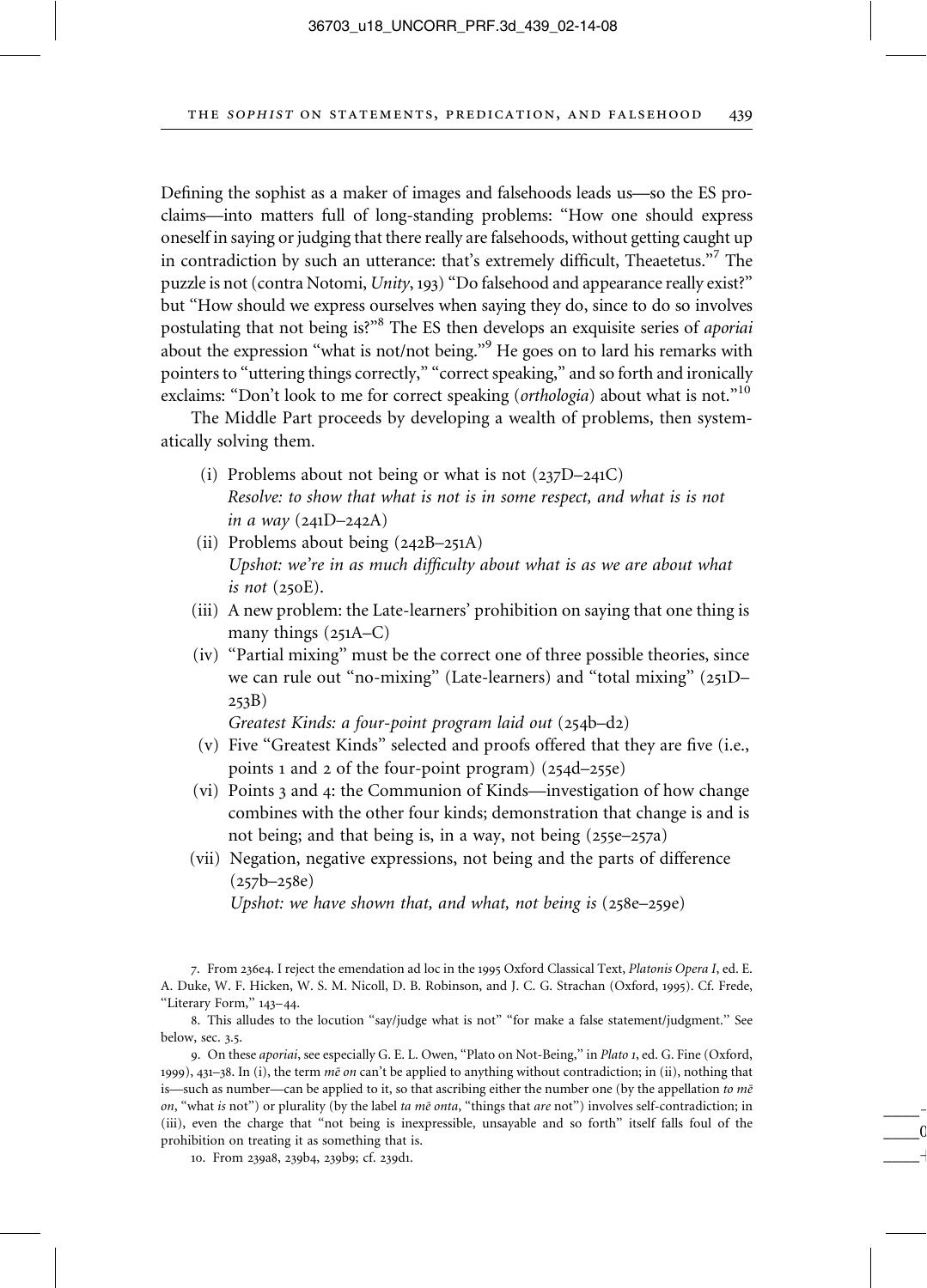Remaining tasks: to show what statement is and that falsity in statement, judgment, and ''appearing'' is possible (260a–261b)

- (viii) What statement (logos) is; the difference between "names" and "verbs" and between naming and saying (261c–262e)
- (ix) True and false statements (262e–263d)
- (x) False judgment and false ''appearing'' (263d–264b)

# 2. The Late-learners' Problem and its Solution in the Demonstration of Communion of Kinds .................................................................................................................................................

# 2.1. The Late-learners' problem: summary and rival diagnoses

In these stretches, Plato unveils a problem at (iii), and solves it, after setting up a considerable apparatus, at (vi). He does so using some complex analyses, and this is where the issue of speaking correctly comes in—or, rather, of understanding correctly what has been said. He will tell us that we must not be disturbed by certain ways of speaking, when we say, of two kinds K and L, that ''K is L and K is not L,'' and we will accept this once we recognize the different ways in which each conjunct is said (256a10–b4). So the ES promises a disambiguation, but what is it? A long-standing debate concerns whether his diagnosis of the problem and his solution turn crucially on pinpointing different meanings or uses of "is" (or rather, Greek *esti*). $^{11}$ 

There are two major schools of interpretation, those I'll call ''optimists'' and "pessimists." The optimists, who include Ackrill, Vlastos, and others, argue as follows.<sup>12</sup> The puzzle that Plato attributes to certain unnamed people, who are rudely labeled "Late-learners" (Soph 251–52), depends on the refusal by these awkward thinkers to recognize that in sentences of the form "A is B," "is" can have two meanings or uses: that of identity (is the same as) and that of the copula, the "is" of predication. Plato (according to the optimists) diagnoses their difficulty as the

12. J. L. Ackrill, "Plato and the Copula: Sophist 251-59" ["Copula"], in Plato 1: Metaphysics and Epistemology, ed. G. Vlastos (Garden City, N.Y., 1971), 210–22; G. Vlastos, ''An Ambiguity in the Sophist'' [''Ambiguity''], Platonic Studies (Princeton, N.J., 1981), 288 n.44; J. van Eck, ''Plato's Logical Insights: Sophist 254d–257a'' [''Insights''], Ancient Philosophy 20/1 (2000), 71–74.

<sup>11</sup>. The debate is often conducted in terms of different meanings of ''is,'' following Frege. M. Frede, ''Plato's Sophist on False Statements'' [''False''], in Cambridge Companion to Plato, ed. R. Kraut (Cambridge, 1990), 397-424, argues for a weaker claim, that Plato distinguishes uses but not meanings of "is," since different meanings would correspond to different forms, while Plato recognizes only one form of being. For the purposes of this essay, I do not distinguish between the two claims but treat them as interchangeable. Frede's position was developed first in Prädikation und Existenzaussage (Göttingen, 1967).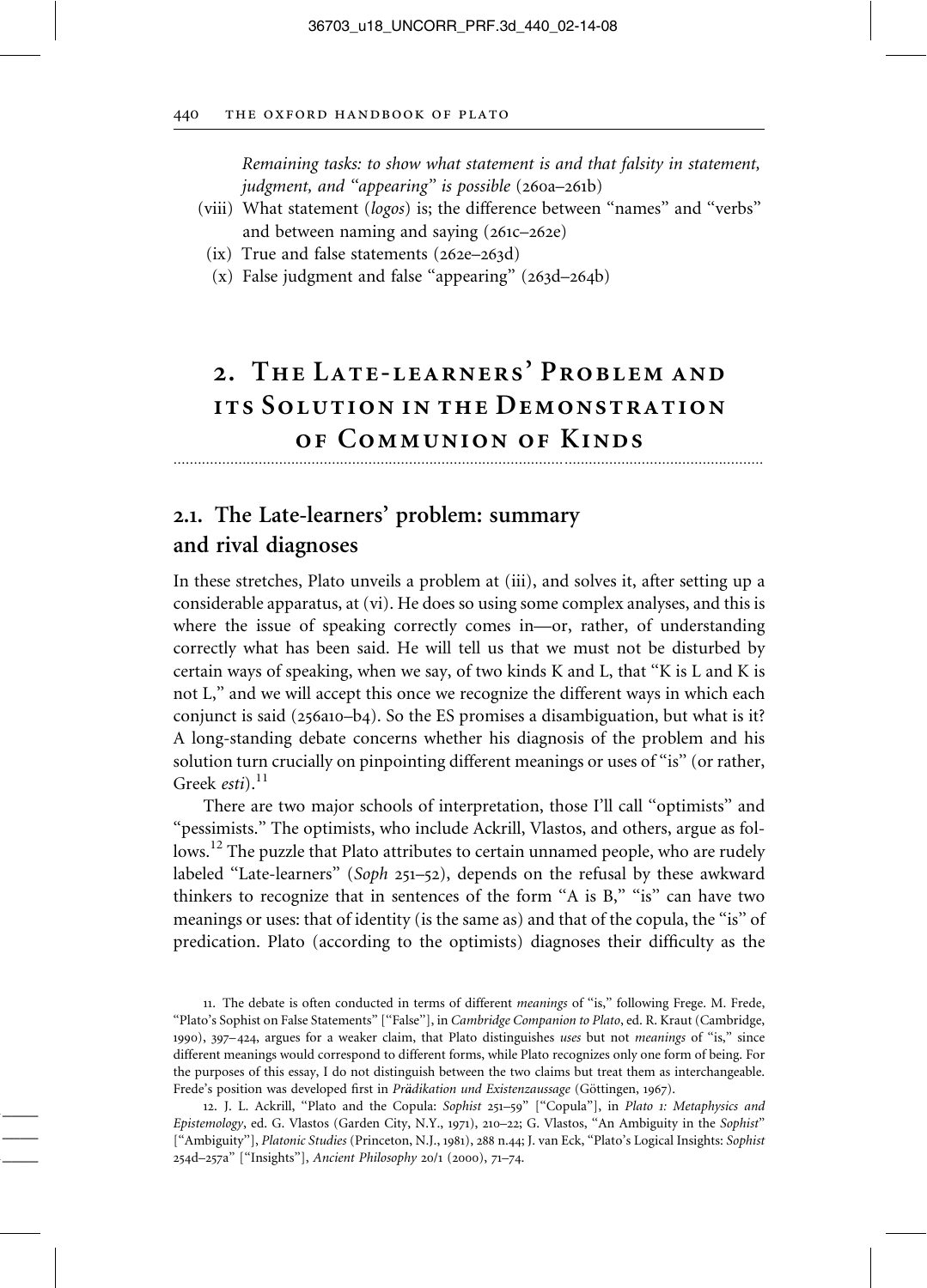failure to recognize the two uses of "is," and later (at vi) displays the two uses, by the device of different paraphrases for "is" or esti. Triumph! Plato anticipated the great Gottlob Frege. The pessimists accept this distinction between different uses of "is" and agree that it is needed to dissolve the difficulty of the Late-learners. But they sorrowfully declare that the passage where Ackrill and others find Plato making this key discovery can't be read in that way; that, alas, Plato did not solve the problem correctly: did not discover the distinction between the two meanings of ''is.''13 The optimists and the pessimists share a common premise: if Plato distinguished these two meanings or uses of ''is,'' then he made an important discovery; and if he didn't, he missed making that same discovery. But this assumption is the one I'm going to challenge.

I accept that Plato does not distinguish these two meanings or uses of ''is.'' But (unlike the pessimists), I'll show that he solved the problem in a perfectly adequate way, by distinguishing what I'll call ''identity sentences'' from predications. Indeed, following other writers, I dissent from the tradition (deriving from Frege's ''On Concept and Object'') of accepting a special ''is'' of identity. <sup>14</sup> My reading credits Plato with a successful solution to the ''Late-learners' problem,'' one that does not appeal to the rather dubious distinction between the meanings of ''is.'' Our task is to examine the texts and to give as faithful an interpretation as we can; it will be a bonus if, as a result, we can vindicate Plato's so-called logical insights.

At 251a5–6, the Stranger turns to the problem of how we call the same thing by many names (pollois onomasi tauton touto ... prosagoreuomen) and describes the views of the so-called *opsimatheis*, Late-learners.<sup>15</sup>

- Str. Well, when we speak of a man we name him lots of things as well, applying colors and shapes and sizes and vices and virtues to him, and in these and thousands of other ways we say that he is not only a man but also good and many other things. And so with everything else: though we assume that each thing is one, by the same way of speaking [*logos*] we speak of it as many and with many names.
- Tht. What you say is true.
- Str. This habit of ours seems to have provided a feast for the young and some old folk who've taken to studying late in life. For anyone can weigh in with the quick objection that it is impossible for what is many to be one and for what is one to be many, and they just love not allowing you to call a man good, but only the good good and

14. For arguments against isolating an ''is'' of identity, see F. Sommers, ''Do We Need Identity?'' Journal of Philosophy (1969),499–504; M. Lockwood, ''On Predicating Proper Names'' [''Predicating''], Philosophical Review (1975), 471–498 (who also argues for the interpretation of Sophist 255e–256e, which I favor); C. Kahn, The Verb "Be" in Ancient Greek (Dordrecht, 1973),e.g.at 372, 400; and B. Mates, "Identity and Predication in Plato," Phronesis 24/3 (1979), 211-29. Cf. the discussion in F. A. Lewis, "Did Plato Discover the Estin of Identity?'' [''Did Plato''], California Studies in Classical Antiquity 8 (1975), 113–42.

\_\_\_\_ \_\_\_\_0  $\overline{\phantom{a}}$ 

15. For discussion of who the Late-learners represent, see F. M. Cornford, Plato's Theory of Knowledge [*Theory*] (repr. London, 1960), 254.

<sup>13.</sup> Pessimists include D. Bostock, "Plato on 'Is-Not' (Sophist 254-9)" ["Is-Not"], Oxford Studies in Ancient Philosophy 2 (1984), 89–119; J. Gosling, Plato (London, 1973), ch. 13.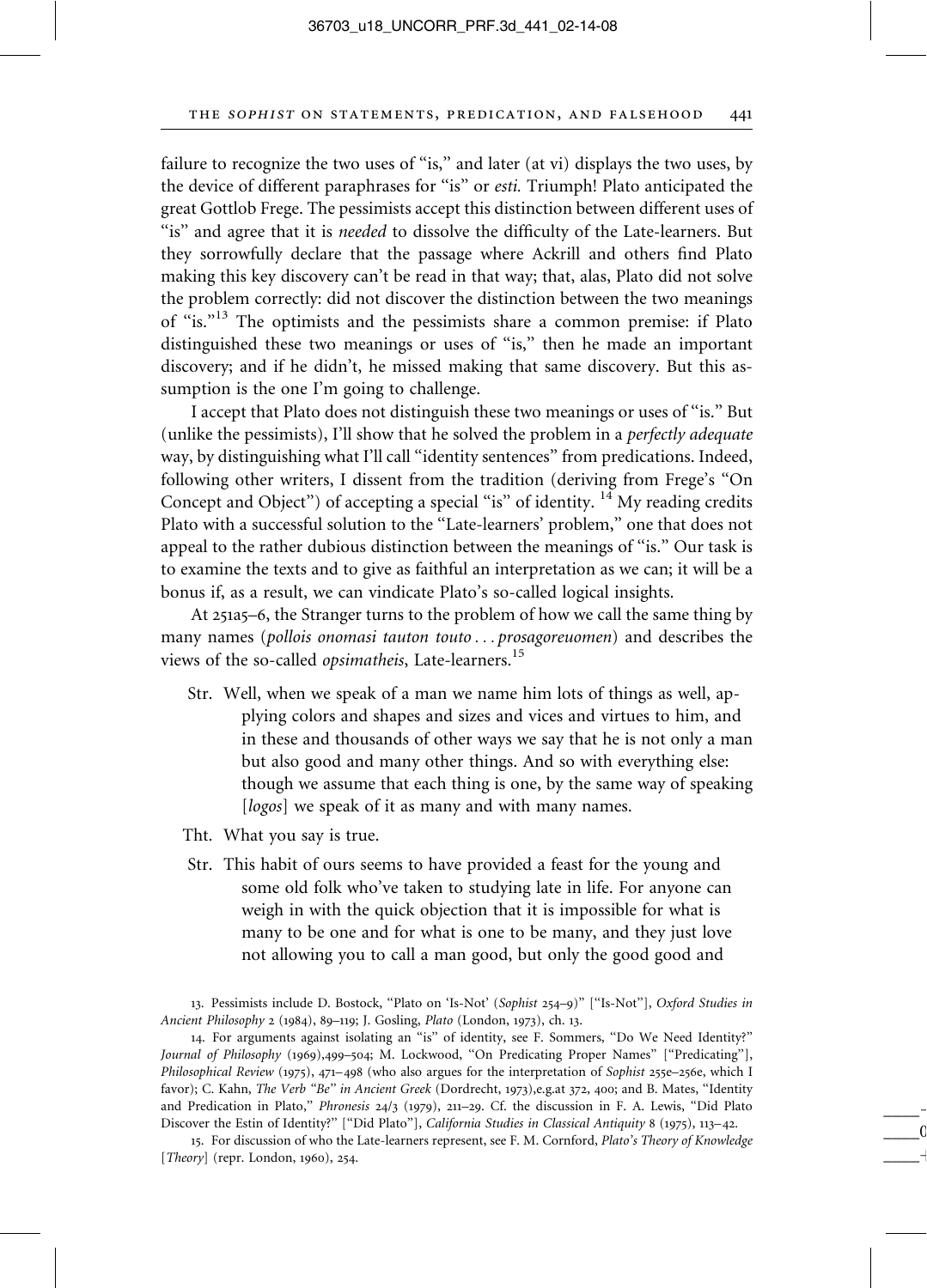the man a man. I dare say, Theaetetus, that you often meet people who are keen on that sort of line. Some of them are getting on in years, and their intellectual bankruptcy makes them marvel at that sort of thing and suppose that in this they have made an exceptionally clever discovery.

So this is their position: (i) they object to calling one thing many and with many names (251b3); (ii) they don't allow you to legein agathon anthropon (251b8–c1) (either ''to call a man good'' or ''to say the man is good''; and (added later) (iii) they don't allow you to call anything something different, since they don't accept that anything has communion with the attribute of another thing  $(252b9-10,$ paraphrase).

Presumably they forbid both using a compound description "good man" and saying ''the man is good.'' And presumably this is because they assume that the only function of a word is to name, so they rule out both ''good man'' and ''the man is good'' as ''making one many'' (by naming two things, man and good). They refuse to accept that it is harmless and indeed useful to speak of something ''as many and with many names'': that is, to apply a number of attributes, as in one of the above locutions.

So much for what the Late-learners don't allow. What do they allow? Here there is a controversy. On some interpretations Plato tells us that they don't allow any sentences at all, but only names or namings.<sup>16</sup> I disagree. I think we are told that the Late-learners do allow some sentences, provided that in whatever you utter you don't ''make one thing many''; provided you only call a thing itself, not something else. A sentence may be permitted in which you say that a thing is itself, if the many names it uses are for the same thing. ''You must only say a thing is itself, you mustn't say it is something else" (cf. 252b9-10).

''They only allow you to say to say 'the man is a man' but not 'the man is good.' '' Must this be read as charging them with a failure to understand ''is,'' with not allowing an ''is'' of predication, in a sentence such as ''the man is good''? Not necessarily. It may just be that they make a mistake about the whole locution—in particular, about the role of what comes after the "is." The Late-learners assume that its role is to name the very same thing as the subject term names. On the same ground they would reject the appellation ''good man,'' with the thought that, since both words are names, and are not synonymous, then two things, not one, would be named by that expression. They do not accept predication, what Plato will later call methexis. And it is to answer them that the following sections are written, in which the sharing or *koinonia* of kinds is described. On this point Ackrill—in my view—is quite correct; but not when he reads Plato as identifying the mistake made by the Late-learners in terms of a mistake about "is."

<sup>16</sup>. J. M. E. Moravcsik, ''Being and Meaning in the Sophist,'' Acta Philosophica Fennica 14 (1962), 57–59; Gosling, Plato, 219–20.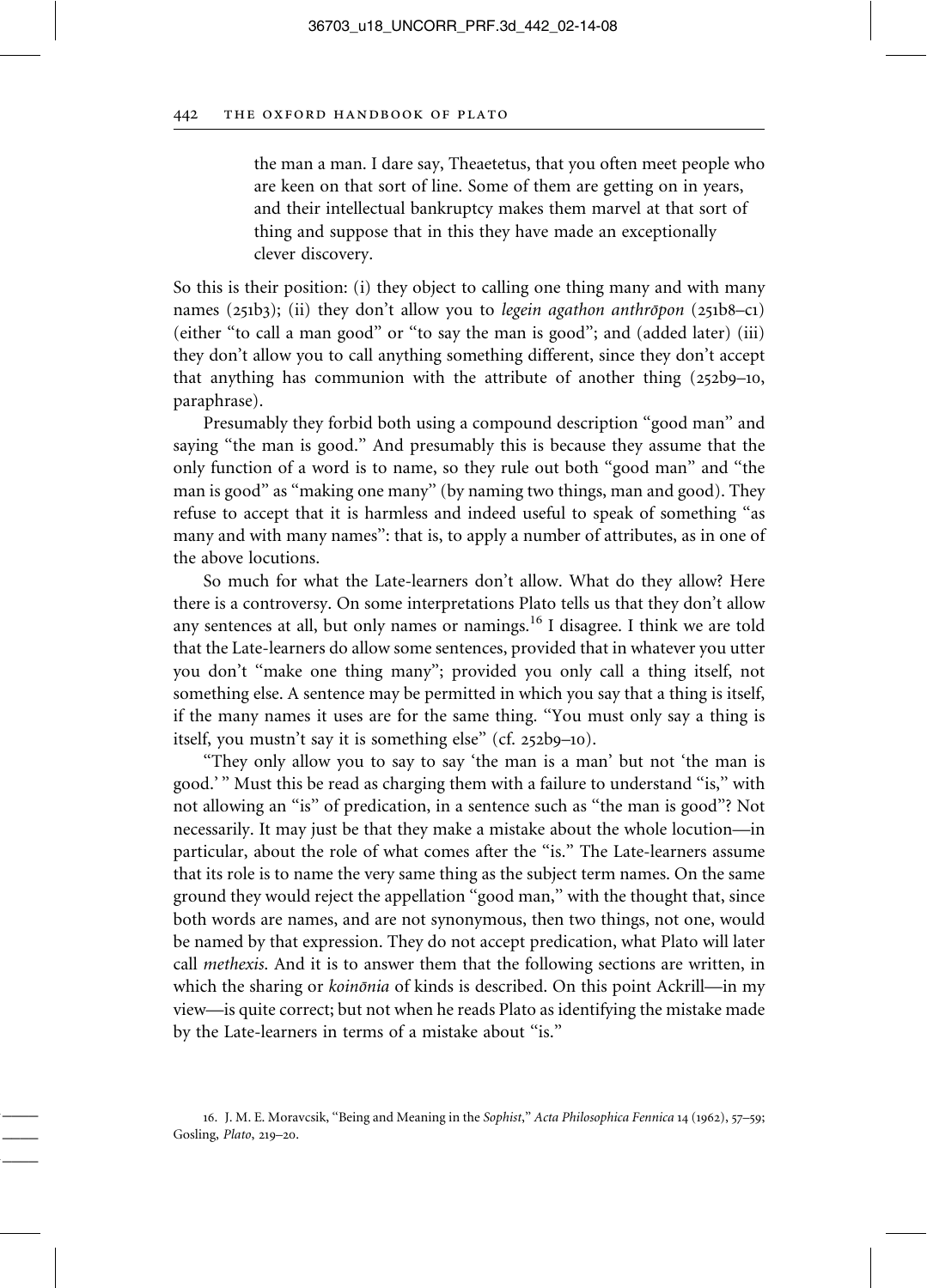Confirmation of my diagnosis comes from a later source, the account of the views of the Megarian Stilpo in Plutarch's Adversus Colotem.<sup>17</sup> Stilpo apparently, like the Late-learners, rejected statements like ''the man is good'' but also statements like "the horse runs." In other words, even sentences without "is" were rejected, presumably because the second term did not name the same thing as the first term. Stilpo's difficulty, then, does not concern the role of ''is.'' Rather, it is a refusal to accept that parts of logoi are used not to name but to predicate, or to attribute, something to the subject.

To sum up: the Late-learners allow only identity sentences, and their mistake is the mistake of not understanding predication, or ''sharing in.''18 Some earlier arguments in the dialogue had gone wrong because they treated predicates like names and so treated predicative sentences as identity sentences.<sup>19</sup> Plato's task is to explain the notion of predication, of sharing in, in order to show that the following is possible: K is L (because it shares in L), and K is not L (because K is different from L). A thing can be what it also is not: this is what the following section is designed to show, in answer to the mistaken view of the Late-learners. As I have argued, we don't have to construe the problem as a problem about meanings of ''is'' but, rather, as a problem about types of sentence: identity sentences versus predications. And so to credit Plato with logical insight, we don't have to read his solution as distinguishing different meanings of esti—which is a good thing, because he doesn't do so, as we shall see.

# 2.2. The ''Communion of Kinds'' as offering the solution to the Late-learners problem

We fast-forward through the Middle Part, omitting sections (iv) and (v) in which—inter alia—the ES introduces the notion that dialectic involves investigating the relations of kinds, and draws an analogy between letters of the alphabet and kinds, such that some kinds operate in the way vowels do, enabling the joining of letters while being themselves one type of letter. We omit also the first two points of the four-point program, the introduction of the five so-called Greatest Kinds—kinēsis (change), stasis (stability), being, same, and different—and the intriguing proofs of their distinctness from one another. We resume where the ES promises to fulfill the remaining points: (3) to see what power of combination they have with one another (4) in order to get hold of to on (being) and to  $m\bar{e}$  on (not being) and to show that it is safe to say that to me on really is  $m\bar{e}$  on (not being really is not being).

<sup>17</sup>. Quoted in N. Denyer, Language, Truth and Falsehood [Language] (Cambridge, 1991), 34–35.

<sup>18</sup>. I discuss below (sec. 2.4) Frede's alternative view that the key distinction is between the uses of ''is'' in self-predications (which the Late-learners allow) and in other-predications (which they forbid).

<sup>19</sup>. Those at 243d–244b and 250a8–d3. These arguments are designed to be parallel and to be fallacious: the second ends in a contradiction, and the reader is clearly invited to discern what has gone wrong, then to connect it with the Late-learners' aporia.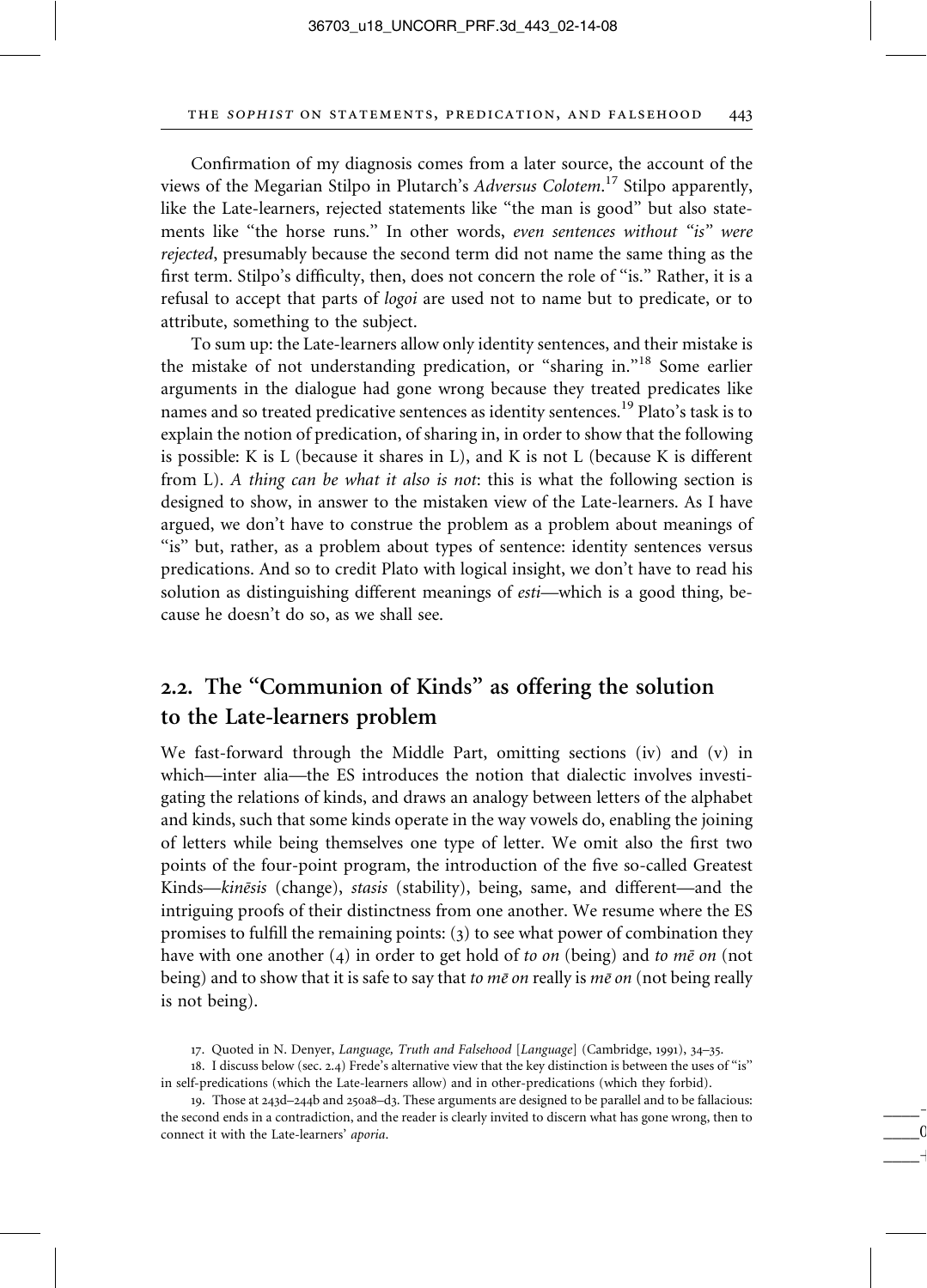## The "Communion of Kinds" (255e-256e): Plato's "four quartets"

It is vital to the understanding of Plato's aims in this section to see how systematically the passage is organized, as many earlier commentators have shown. The kinds are taken kath'hen, one by one. One is chosen, change, and its interrelations with each of the other four kinds are examined in turn. I call these groups of sentences the "four quartets" because in a typical group there are four distinguishable propositions linking change with the other kind under discussion.

Group 1: Change and stability

|               | 1a   | Change is different from stability | (255e10)   |
|---------------|------|------------------------------------|------------|
| <sub>So</sub> | 1b - | Change is not stability            | $(e_{14})$ |
| But           | 1C   | Change is                          | (256a1)    |
| because       |      | 1d Change shares in being          | $(a_1)$    |

Group 2: Change and the same

|         | 2a | Change is different from the same | (256a3)           |
|---------|----|-----------------------------------|-------------------|
| So      | 2b | Change is not the same            | (a <sub>5</sub> ) |
| But     | 2C | Change is the same                | (a7)              |
| because |    | 2d Change shares in the same      | $(a_7,b_1)$       |

## Group 3: Change and different

|     | 3a  | Change is different from different               | $(256C_5)$ |
|-----|-----|--------------------------------------------------|------------|
| So. | 3b. | Change is not different                          | (c8)       |
| But | 3C  | Change is different                              | (c8)       |
|     |     | [because Change shares in different not in text] |            |

Group 4: Change and being

 $\overline{\phantom{a}}$  $\overline{\phantom{a}}$  $\overline{\phantom{a}}$ 

|         | 4a  | Change is different from being | $(d_5)$                     |
|---------|-----|--------------------------------|-----------------------------|
| So      | 4b. | Change is not being            | $\left( \mathrm{d}8\right)$ |
| But     | 4C  | Change is being                | (d8–9)                      |
| because | 4d  | Change shares in being         | (dq)                        |

It is clear that Groups 2, 3, and 4 have the same pattern, viz:

a K is different from L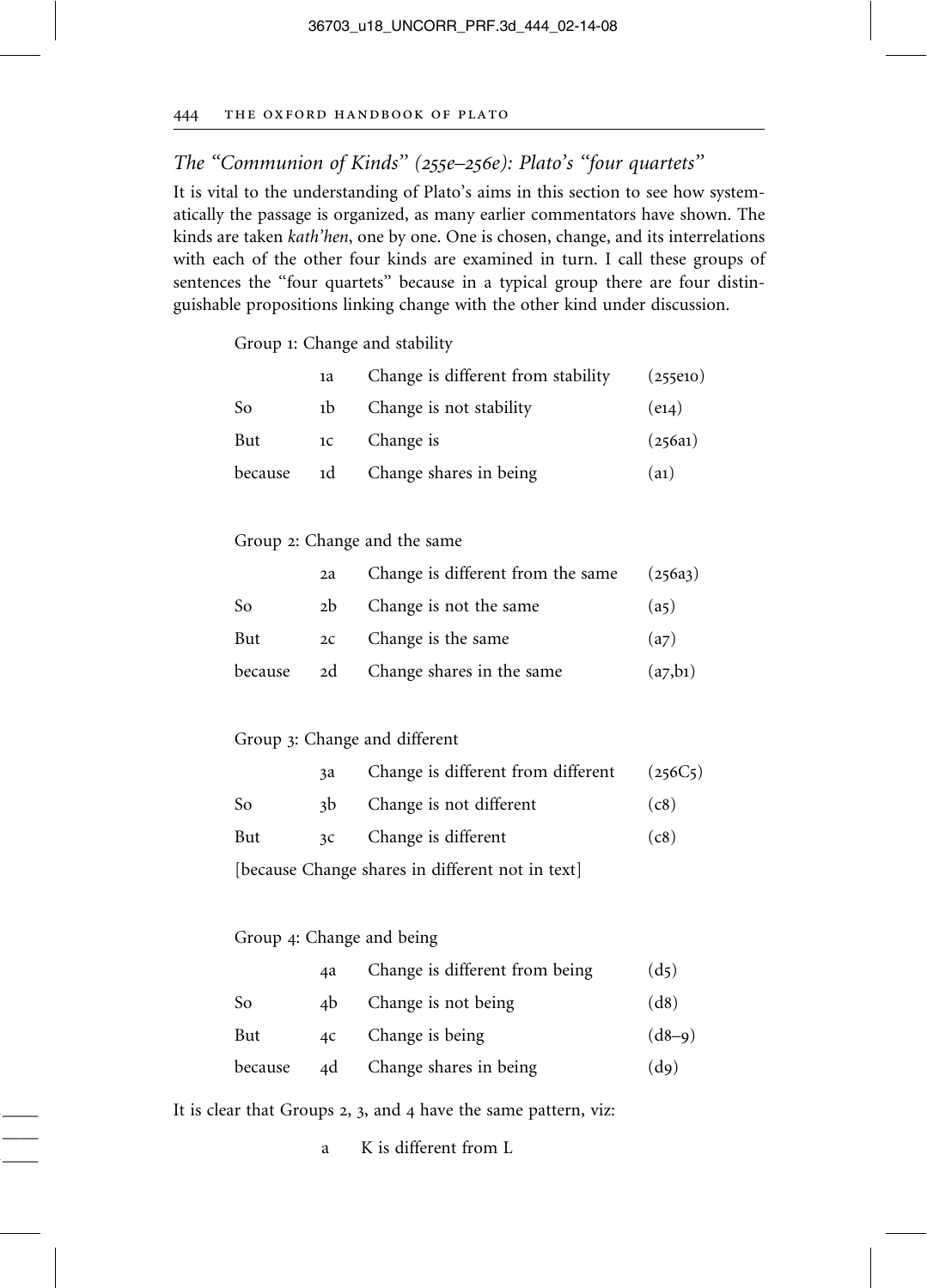| So.            | b. | K is not L (denial of identity between<br>K and L, since it follows from a) |
|----------------|----|-----------------------------------------------------------------------------|
| But            | C  | K is L $(L$ is predicated of K, as shown<br>by paraphrase at d)             |
| <b>Because</b> | d. | K shares in L                                                               |

Because Group 2 is the first to exemplify this pattern, Plato treats it at length, taking pains to explain why the apparent contradiction between 2b and 2c is not a real one. He explains that 2b asserts what 2a asserts, and thus does not contradict 2c, which is equivalent to 2d. The same point is made more briefly for Group 3, and at greater length in Group 4, the target of the exercise. The apparent contradiction between the b and c sentences is made possible because the names of the three kinds concerned—same, different, and being—can function both as abstract nouns (as required in b) and as adjectives (as required in c). I return to this point later.

We have noticed a pattern common to the later three groups.<sup>20</sup> What is Plato up to in this carefully worked passage? What are his aims and achievements?

## Common ground to all interpretations

Plato aims to give a careful account of the connections between the sample kind change and the four other kinds, in turn; and to do so by offering analyses, in terms of ''sharing in'' (metechein and similar expressions), of key sentences expressing these connections, sentences which take the form ''K is L'' or ''K is not L'' where K stands for change and L for one of the other kinds, in order. He does this to show why conjunctions of the form "K is not L and K is L" are not, despite appearances, contradictory, and why each conjunct can be true, when properly construed.

In particular, he aims to show that ''change is not being and change is being'' is not a contradiction, that both conjuncts are true and thus to vindicate the status of not being. This is Group 4, the one it was all building up to.

## Accepted by most but not all (Michael Frede has a different view)

Plato uses the device of analysis in terms of *metechein* (sharing in) to distinguish statements of identity from predications. More precisely, he shows that ''K is not L and K is L'' can be true provided that ''K is not L'' denies that the kind K is the kind L—that is, denies the identity of K and L—while ''K is L'' is a predication or attribution of  $L$  to  $K$  (in other words, says that  $K$  shares in  $L$ ). I call this the "minimal interpretation" of the section.

Now the important question: how does Plato hope to achieve this?

<sup>20</sup>. Group 1 is different at 1c, since the ES has insisted that change cannot in any way share in stability: 252d2–11, 255ab, esp. a11–b1. The text at 256b6–8 considers the counterfactual ''if change were to share in stability in some way,'' clearly implying that this is impossible, despite our expectation that change, as a form, must be stable.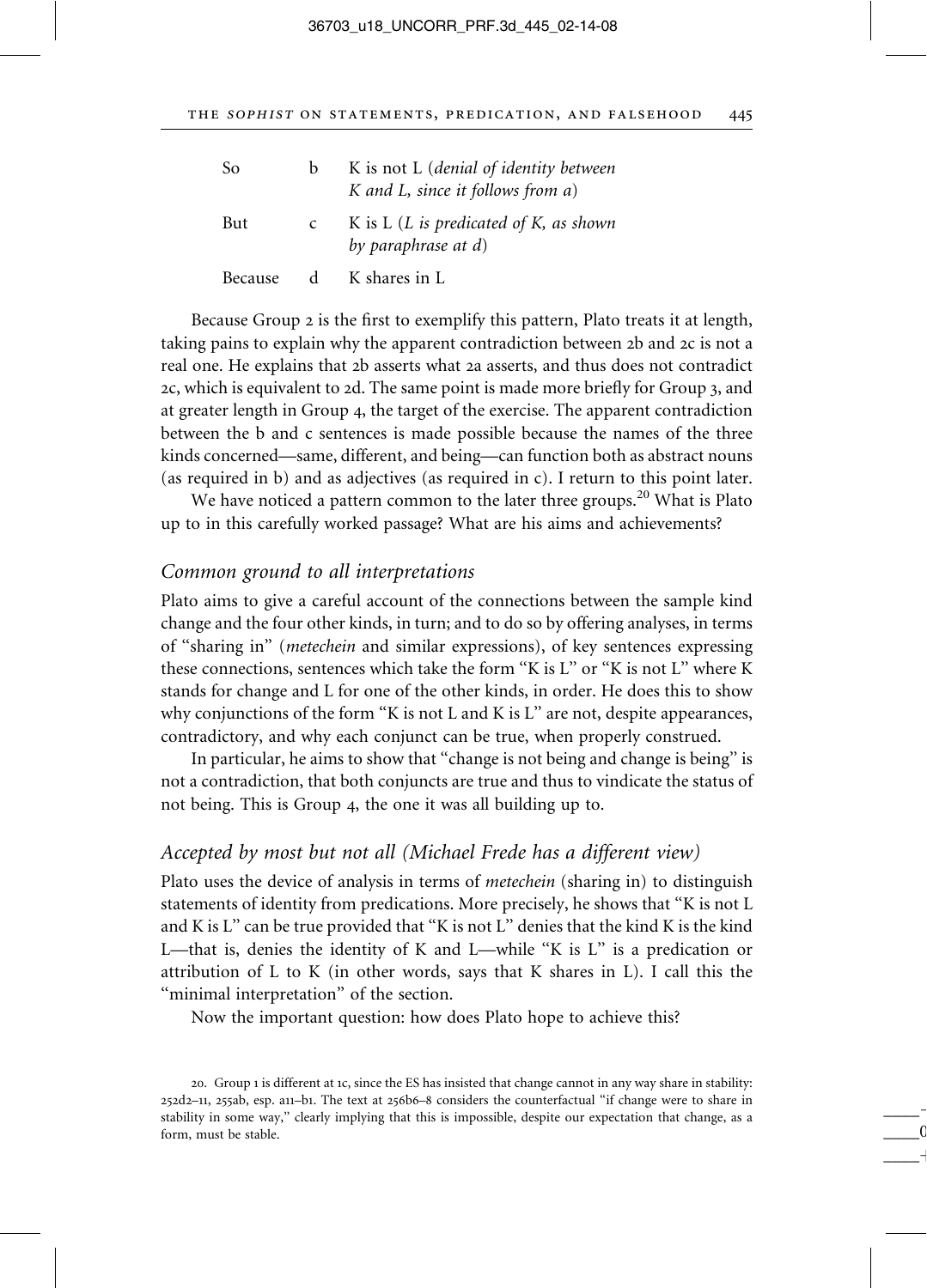### The optimists' view: distinguishing meanings or uses of esti

The crucial lines are 256a10–b4. In these lines Plato makes the ES explain why the two previous claims, 2b and 2c (change is not the same and change is the same) must both be admitted.

Str. Change, then, is both the same and not the same—we must agree and not dispute it. For when we said [it was] the same and not the same, we were not speaking in a similar way, but when [we say it is] the same, we say that because of its sharing in the same in relation to itself, but when [we say it is] not the same, that, by contrast, is because of its communion with the different, through which it is separated from the same and isn't it but different, so that once again it's rightly said to be not the same.

Note, "we were not speaking in a similar way"  $(ou...homoi\delta s$  eire $kamen$ : The optimists argue that this draws attention to an ambiguity, and we may agree. They argue further that the ambiguity in question must be that of the verb "is," since they hold, in the Frege tradition, that this is the correct account. But a major problem is that in these key lines Plato does not draw attention to the word esti; worse, he actually omits it in the crucial sentence. We must indeed supply it, but still, if he had really been signaling an ambiguity in *esti*, surely he would not have omitted it at the vital moment.<sup>21</sup>

The optimists have a reply here. Even if Plato omitted it, he must still have located the ambiguity in the esti. They argue as follows. Consider the three pairs of contradictory propositions (2b+c, 3b+c, and 4b+c). The *esti* is the only constituent common to these pairs that could account for the ambiguity in each quartet. $^{22}$ Now I agree that we should look for an account of these lines that can also serve as an explanation of the other groups as well, since Plato evidently constructed the passage carefully and means his account of Group 2 to serve also for the two later groups.<sup>23</sup> But optimists are wrong to claim that the only element common to all three that could explain the ambiguity is the verb esti. The three pairs share the same *form*, and the ambiguity may be due to that, not to the occurrence of a given word ("is") used in two ways.

## 2.3. Plato's solution: what ambiguity is he pointing out?

21. Defending the ''optimist'' line, van Eck, ''Insights,'' 71–74, argues that Plato does ''distinguish a non-predicative sense of 'is' at 256b3-4," albeit using gegone rather than esti. We may agree that gegone here means "is, as a result of," and that in gegonen ouk ekeino all' heteron (isn't it but something different) the "isn't it" denies identity between change and tauton. But it doesn't follow that Plato is distinguishing a nonpredicative sense of "is."

22. Vlastos, "Ambiguity," 291 n.46.

 $\overline{\phantom{a}}$  $\overline{\phantom{a}}$  $\overline{\phantom{a}}$ 

23. For this reason, we may reject a different interpretation (Gosling, Plato, 218–19) by which the solution is to add different completions to "the same" in the two conjuncts. Such a reading, though possible for Group 2, will not allow an equivalent solution for Groups 3 and 4, which Plato clearly intends.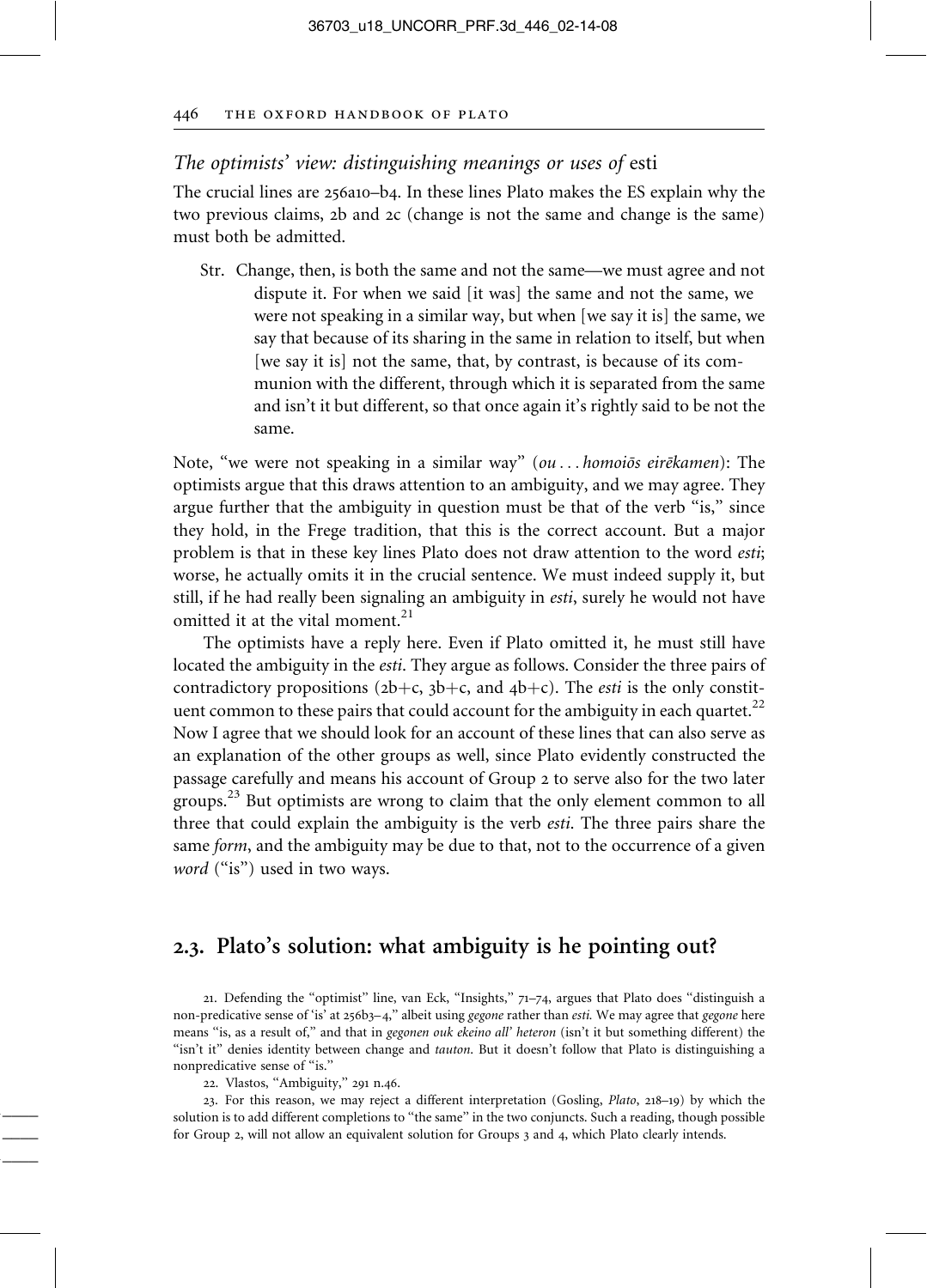There are two alternative solutions that I prefer to the claim that Plato locates the ambiguity in "is." $^{24}$ 

### Solution 1

Solution 1 locates the ambiguity in what follows the *esti*. In other words, Plato points to a difference in ''the same'' between 2b ''Change is not the same'' and 2c "Change is the same," as suggested by Owen.<sup>25</sup> And it is quite correct that the words ''the same'' play these different roles in the two sentences! Even those who accept two meanings or uses of esti must agree that there are also two meanings or uses of *tauton*. To say change is not *tauton* is to say it is not the kind, sameness. And the same goes for 3b (change is not the kind different) and 4b (change is not the kind being). It may be helpful to compare the uses of the word ''blue'' in the following sentences:

- s1 The sky is blue. (''Blue'' used as an adjective, to attribute blueness to the sky)
- s2 The color of the sky is blue. (''Blue'' used to designate the color, blue)

The crucial item is the word or phrase that follows *esti*; that is, in Group 2, *tauton* (the same).

Now if Plato were being accurate, he should write to tauton "the the same" in 2b, to show that the phrase is being used as an abstract noun to refer to the kind sameness. And he should write to heteron in 3b, and to on in 4b. It is only because he doesn't do so that he is able to produce apparent contradictions. If he had written, at 4b, "change is not to  $on$ ," that evidently does not contradict Kinesis estin on, which means "change is a being (is a thing that is)." One reason he does not use these forms is that Greek, where possible, avoids the definite article after the verb ''to be,'' so Plato felt free to leave it out—in order to achieve his apparent contradictions.<sup>26</sup> To repeat, the word *tauton* plays two different roles, adjectival in 2c (change is tauton) but as an abstract noun in 2b (change is not tauton). Should we not give Plato credit for pointing out this difference of role, when he offers the elucidation in the key lines 256A10–B5? After all, he does seem to lay the emphasis on tauton in the crucial sentence.

To support this interpretation, I make one philosophical point and one appeal to the text. The philosophical point, hinted at above, is that we must admit that there is a dual use of the words ''the same,'' whether or not we accept, with Frege and others, a dual use of the word "is." Usually a different form of the word will be used where the sentence is an identity sentence; for instance, we will say ''change is different'' (adjective) but ''it is not difference'' (abstract noun). But where there is

- 25. Owen, ''Not Being,'' 258 n.63; Lockwood, ''Predicating,'' 479 n.12.
- 26. This point about Greek usage (cf. Lewis, "Did Plato") answers Bostock's objection ("Is-Not," 93).

<sup>24</sup>. For a number of suggestions about what Plato's solution is, see Lewis, ''Did Plato.'' His preferred solution (134–36) has Plato invoking a special sense of *not* found in 2b, *change is not tauton*, and also in 3b and 4b.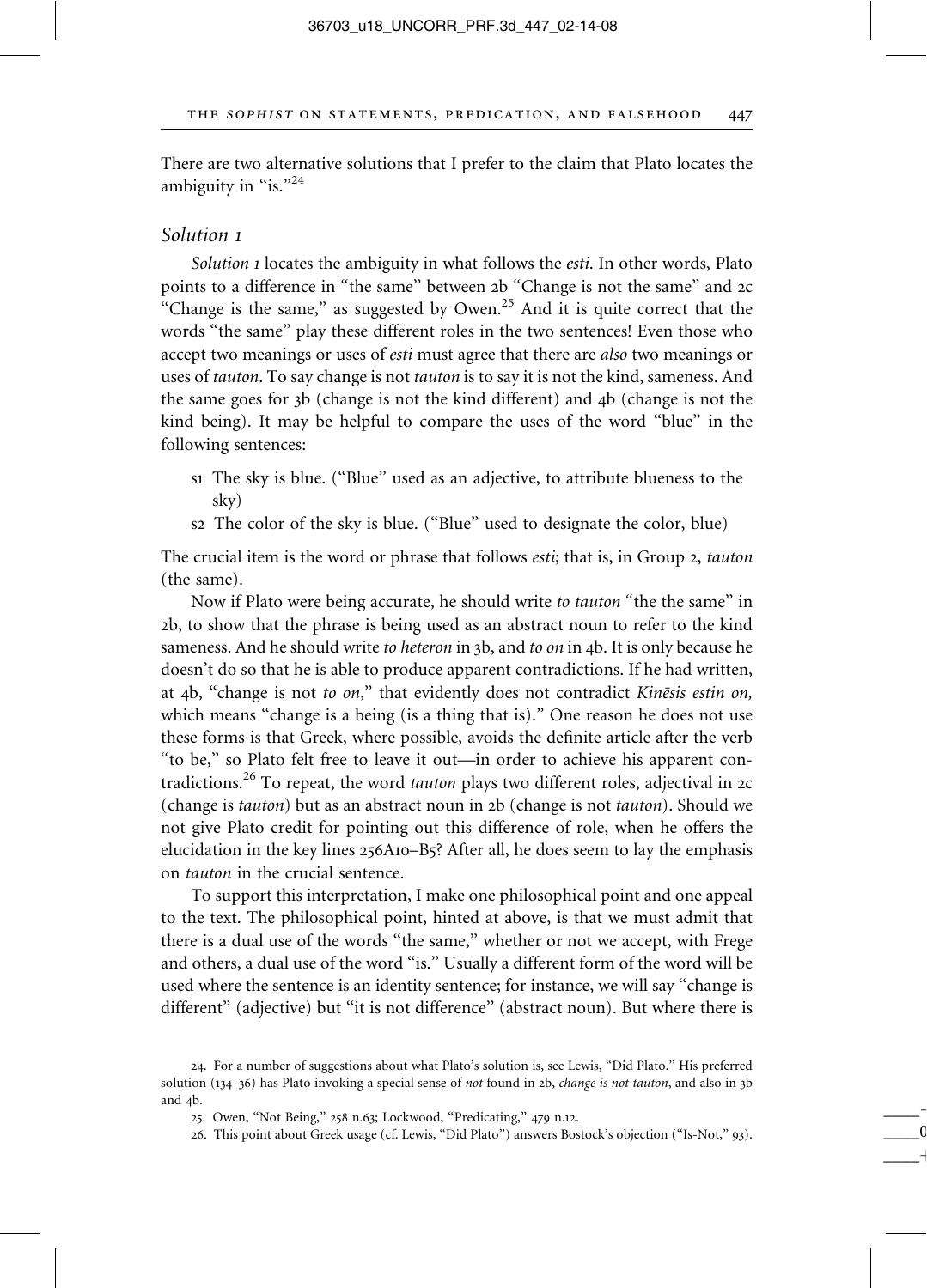the same form (as in the pair ''the sky is blue'' and ''the color of the sky is blue''), we have to assume a different function (once as an adjective, once naming the color blue).

The textual point in support of this interpretation is drawn from some curious lines that follow Group 2.

- Str. And if this very thing, change, were to participate in any way in stability, it would not be at all odd to call it stable (stasimon).
- Tht. Very true, if we are to agree that some of the kinds are willing to mix with one another and others are not. (256b6–10)

These lines have puzzled commentators. Why are they here? Is something missing (as, e.g., Cornford believed)?<sup>27</sup> At any rate, ES is evidently not asserting that change does share in a way in stability. Rather, the sentence is a counterfactual: if change were to share in any way in *stasis*, it would not be odd to call it *stasimon* (or, to say it is *stasimon*, stable). Now, we know that change doesn't share in *stasis*, for it has been emphasized several times (cf. n.20). Why does the Stranger revert to it? If I am right that he has just pointed out the different roles for tauton in 2b and 2c, then perhaps he is underlining the adjectival role of *tauton*, where "is *tauton*" means "shares in tauton," by displaying the parallel with "shares in stasis" which becomes "is *stasimon.*" This–drawing attention to the adjectival form, *stasimon*, as parallel to the adjectival function in 2c, 3c, and 4c—would partly explain this otherwise out-of-place remark.

## Objection to my proposal and reply

It has been objected that "the names *tauton*, *heteron* and *on* cannot vary in sense within any of the three sentences, for... the meaning is fixed unambiguously by Plato's assumption that each name refers to the identical Form within both of the apparently contradictory conjuncts."<sup>28</sup> Reply: Not so, and here is an argument to show it. Suppose Plato had chosen to pursue the Communion of Kinds with the assertions that 5a being is different from stability, so 5b being is not stability, but 5c being is stable. There's no danger here of an apparent contradiction, but still Plato could analyze 5b and 5c on the lines of 2b and 2c, analyzing 5c as being shares in stability. No one would claim that the sole function of "stable" (Greek stasimon) in our imaginary 5c is to refer to the form or kind stability, though that is part of its function. Its evidently adjectival form would make it obvious that its role was different from that of ''stability'' in 5b. And presumably Plato could have made this point about "the same" as used as an adjective in 2c, despite Vlastos's claims.

Solution 2: more modest

 $\overline{\phantom{a}}$  $\overline{\phantom{a}}$  $\overline{\phantom{a}}$ 

28. Vlastos, ''Ambiguity,'' 291 n.46. Bostock, a ''pessimist,'' uses the same argument (''Is-Not,'' 97).

<sup>27</sup>. Cornford, Theory, proposed a lacuna after 256b7.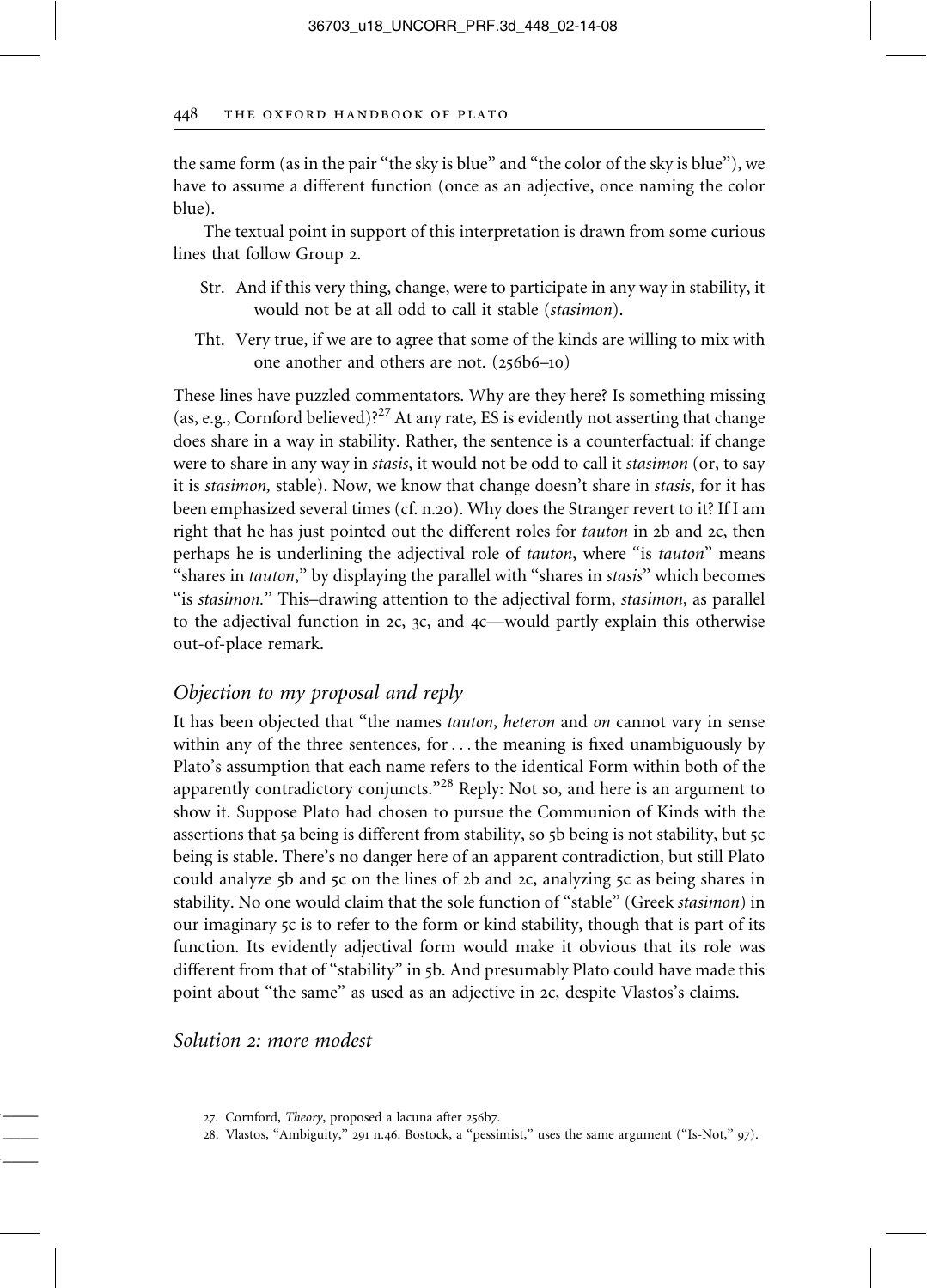Perhaps we are wrong to think that Plato identifies one element as the locus of ambiguity. Just because he offers a paraphrase does not mean we must attach each element of the paraphrase to an element of the original sentence. Perhaps instead he simply notes, quite correctly, and shows by means of paraphrase, that in each pair one sentence functions to deny identity between change and the other kind (Change is not the kind being), while the second sentence predicates that kind of change (Change is a being). This would be a holistic solution, rather than an atomistic one. If we seek the correct account of why the pairs of sentences are not contradictory, in spite of appearances, this may be the safest answer. The ambiguity depends on the whole sentence forms, not on any one element. If that is all Plato wishes to convey on the matter, then it is perfectly adequate, in my view.

# 2.4. Different uses of ''is'': an alternative interpretation

One further line of interpretation remains to be discussed, that of Michael Frede. I label his line ''superoptimist'' since he too holds that Plato is adverting to a crucial distinction in uses of "is"/*esti*, but, unlike the optimists, he holds that this single distinction is the only one needed to solve all the problems in the Sophist. (Optimists such as Ackrill, however, hold that at other points Plato is also distinguishing the existential ''is.'') The key distinction, for Frede, is the one between the use of "is" to say what a thing is in itself or by itself, and the use of "is" to say what a thing *is by standing in the appropriate relation to something else*.<sup>29</sup> He illustrates the distinction with reference to two uses of "is white." Socrates is white by standing in a relation to a color (i.e., second use of "is"). The color white, however, is white by being this feature, not by having it (i.e., first, "in itself" use of "is"). Like the optimists, Frede takes his favored distinction to be the key to both the Latelearners' problem and the Communion of Kinds passage. The Late-learners—on his view—allow only ''in itself'' predications and disallow the second kind, the kind we use when we say ''Socrates is white.''

A full discussion of Frede's rich position is beyond the scope of this essay.<sup>30</sup> In brief, I find his account of the Late-learners' position highly plausible, equally plausible with the account I favor, according which Late-learners allow (in effect) identity statements but disallow predications. Each interpretation is compatible with the prohibition on calling anything something different. Frede's view would prefer, as the Late-learners' slogan, ''you can say what a thing is by itself, but not what it is in some other way," while the identity view would imagine the slogan "you can say a thing is itself, but not anything else." Each fits what we are told about the Late-learners' theory.

<sup>29.</sup> Frede, "False," 400.

<sup>30</sup>. In L. Brown, ''Being in the Sophist: A Syntactical Enquiry,'' in Plato 1, ed. G. Fine (Oxford, 1999), 474–76, I discuss Frede's claim that this distinction features in the proof of the nonidentity of different and being at 255cD. At 470–71, I outline the interpretation for which 2.3 above gives a fuller argument.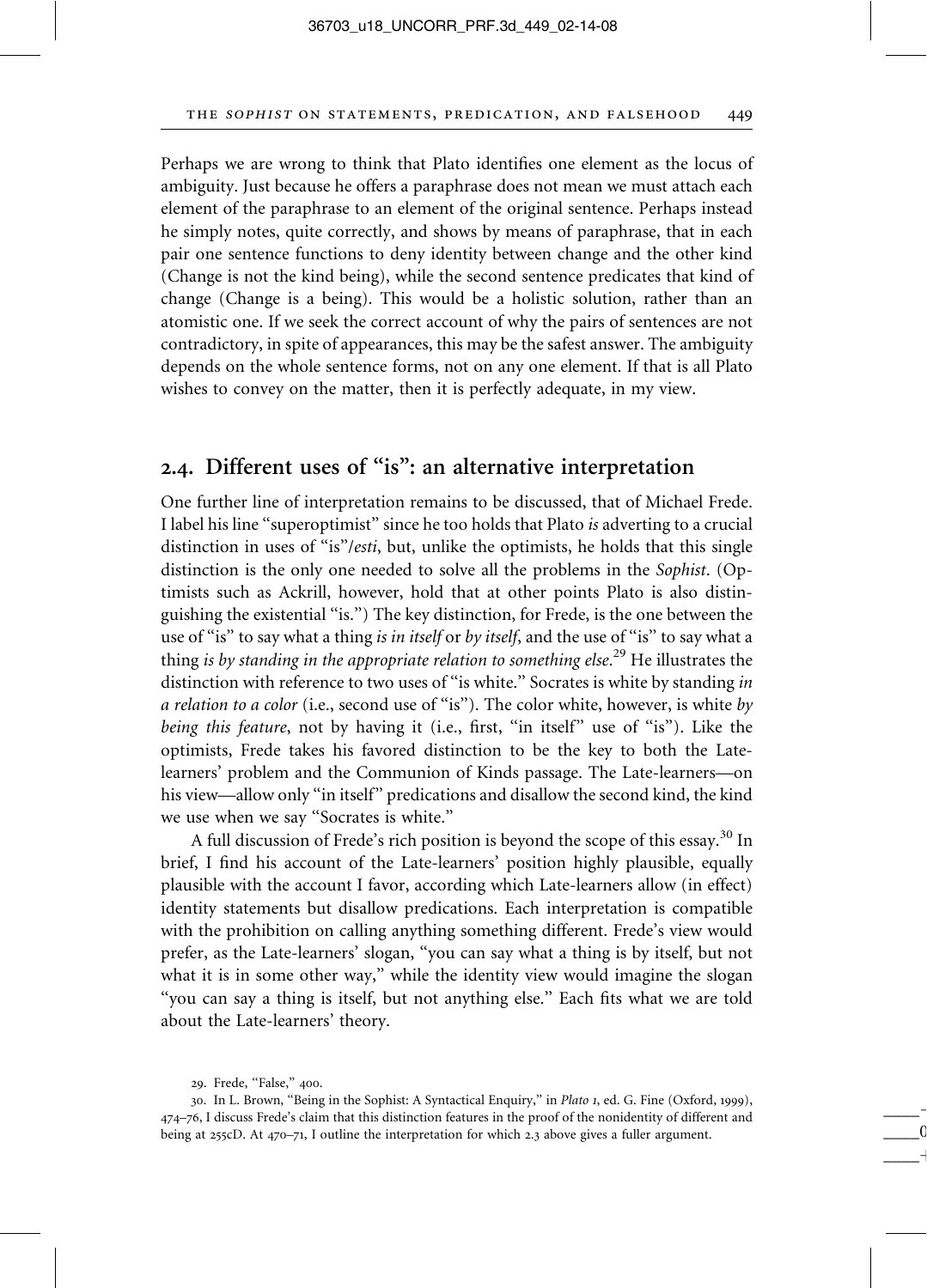However, we want to find Plato demonstrating in the Communion of Kinds section just the distinction that the Late-learners refused to accept, and here—in this later passage—I find Frede's interpretation less plausible. Why? Consider the opening lines of Group 1 above—1a, change is different from stability; 1b, change is not stability. This pattern is repeated, for the first two sentences of the next three groups: K is different from L, so K is not L. We must surely expect to interpret 2b, Change is not the same, 3b, Change is not different, and 4b, Change is not being along the lines of 1b. But 1b surely is a denial of identity. Frede's interpretation wants 2b, 3b, and 4b to be read as denials of ''in itself predication,'' not as denials of identity.<sup>31</sup> Thus 2b is to be understood as "Change is not, in itself, the same," and so on for the remainder. But the equivalent reading of 1b cannot succeed. If Plato had wanted 1b to be a denial of "in itself predication," then he would have written "Change is not by its own nature at rest" (cf. 250c6–7, where the point is made that being, by its own nature, is neither moving nor at rest). Since I find it impossible to read the negative claims in the four quartets in any other way than as denials of identity, I cannot accept Frede's reading.

To conclude this discussion of Plato's treatment of the Late-learners problem, I raise and reply to two questions. First: ''The so-called problem of the Latelearners is so silly that we can't imagine anyone being seriously bothered by it. Did Plato really need to go to such lengths to refute so absurd a view?'' In reply, I endorse Ackrill's claim: the thesis was put forward not only by elderly jokers but also by serious thinkers who felt themselves obliged to maintain it for what seemed to them compelling theoretical reasons.<sup>32</sup> We have already seen (sec. 2.1), that it was also maintained by the Megarian thinker Stilpo. And, as Denyer has shown, variants on it have appealed to philosophers such as Bradley, who worried about saying that a lump of sugar is sweet and white and hard: ''A thing is not any of its qualities, if you take that quality by itself; if 'sweet' were the same as 'simply sweet,' the thing would clearly not be sweet. And again, insofar as the sugar is sweet it is not white or hard; for these properties are all distinct." And so on.<sup>33</sup> One or both of the following may prompt the thesis: a metaphysical view about what the world ultimately consists in, or a view of language that sees naming as the only function of bits of language. Bizarre though it may seem to us, we cannot dismiss it as a mere sophism unworthy of serious attention from Plato.

The second question asks why, when the Late-learners' puzzle concerns statements about particulars such as ''the man is tall and handsome,'' the solution in the Communion of Kinds section concerns statements about kinds. The answer, I think, is this. In each case (a predication about a particular and one about a kind) we have, in effect, a claim that one thing is many things, and that it is what it also is

<sup>31</sup>. Frede, ''False,'' 422: his chief reason for denying that in this section sentences of the form ''X is not Y'' are nonidentity sentences is that 263b11–12, which seems to refer back to 256e6–7, must concern denials of predication, not denials of identity. Hence his wish to read this section as also featuring denials of (in-itself) predication. But in my view, this solution to what is a real problem comes at too high a price.

<sup>32.</sup> Ackrill, "Copula," 215.

<sup>33</sup>. F. H. Bradley, Appearance and Reality, 2nd ed. (Oxford, 1932), 16, quoted in Denyer, Language, 44.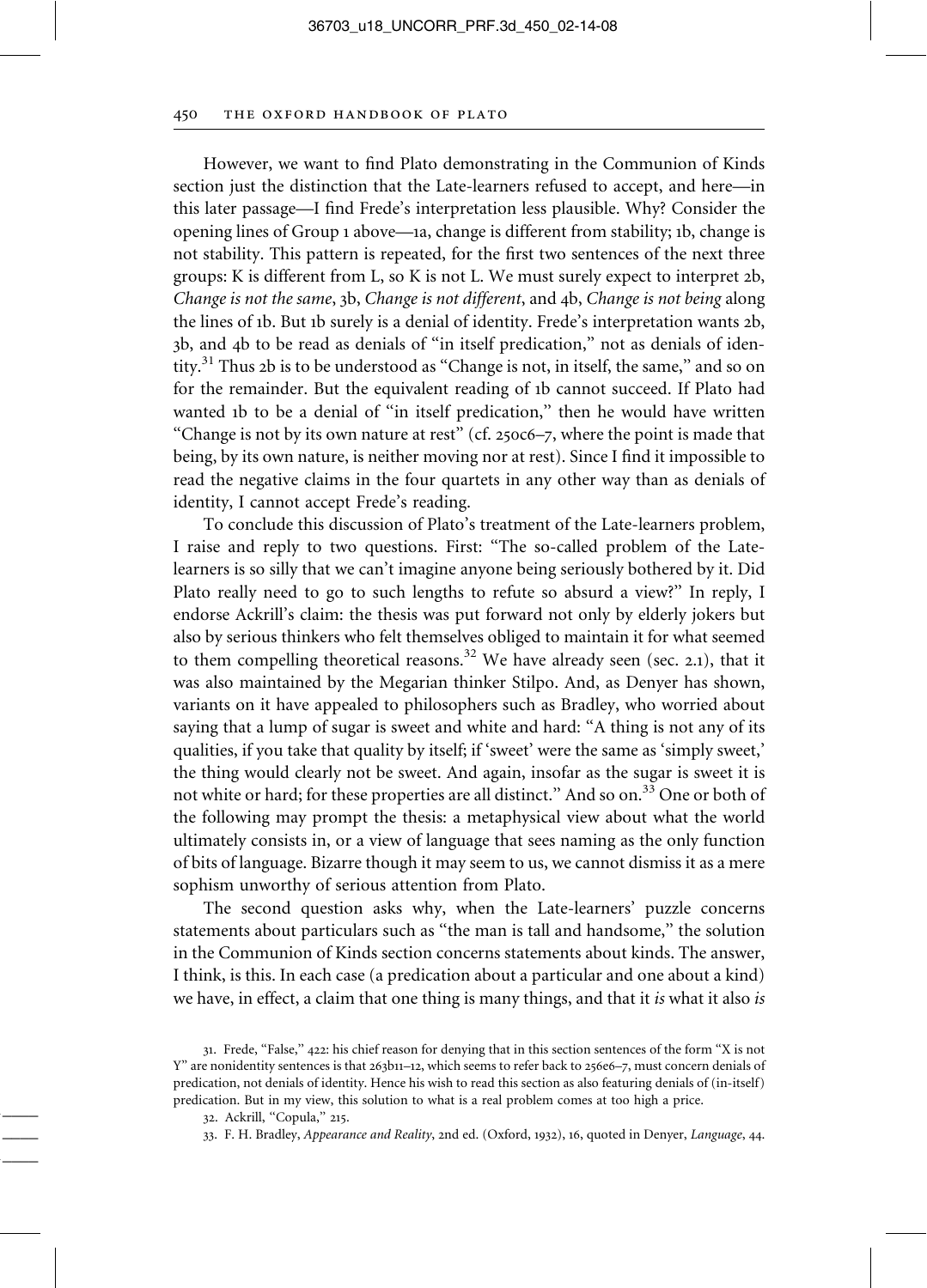not. Now the claim that particulars, such as Socrates, are many things isn't so troubling for Platonic metaphysics. But the claim, of a Form or kind, that it must be many things, and must be what it also is not, needed more defense. Republic V had claimed that Forms always are, and in no way are not. But in the Communion of Kinds section, the ES shows not just the difference between identity statements and predications in general but how even Forms or kinds can be spoken of in both these ways. The upshot (in Group 4) is the demonstration that a kind such as change both is a being and is not being (i.e., it shares in being even though it is not the Form being). Thus, we have the first place in which the Resolve is fulfilled (see synopsis in sec. 2): showing that what is not being [i.e., is not the kind being] nonetheless is in a way [i.e., it is a being, and thus lots of other things besides]. In other words, we have been shown not only what the Late-learners denied—how it is legitimate and true to say that one thing is many things, and is what it also is not—but also how a kind (other than being) can be a being and yet not be being itself. Understanding just what is being said in these apparently contradictory locutions is the key to resolving them.

## 3. The Account of False Statement .................................................................................................................................................

Once again we fast-forward, omitting discussion of the most puzzling section (vii) of the dialogue. I say a little about it later; for now we note that it concludes with the declaration that the inquirers have found what the form of not being is.<sup>34</sup> But that, we are told, is not the end of the inquiry. By means of a carefully placed series of signposts (from 260b onward) the ES stresses that fulfilling the Resolve is not enough for demonstrating the possibility of false statement.<sup>35</sup> He emphasizes that showing that kinds mix was necessary but not sufficient to solve all their problems and, in particular, was insufficient to solve the problem of falsehood. To do that, they must also investigate what statement and judgment (logos and doxa) are, to see if they can be false (to see if "not being can mix with them"  $(260b10–c4)$ ). Theaetetus repeats the point (261AB), and it's made a third time by the ES (261c). Plato was evidently concerned that the reader should see that a fresh topic has been broached and that they are moving to a new discussion.

By almost universal agreement, the section in which the ES explains what a logos is and how there can be false ones is one of the most successful and important of the whole dialogue. Though the account is well known, I here outline it once

<sup>34</sup>. ''Having demonstrated what the nature of the different is, and that it's parcelled out over all the things that are, set against each other, we've dared to say that the part of it set against the being of each thing—that very thing really is not being'' (258d).

<sup>35</sup>. ''Statement'' is the best translation for logos in this section. It has a range of meanings that include reason, speech, and definition.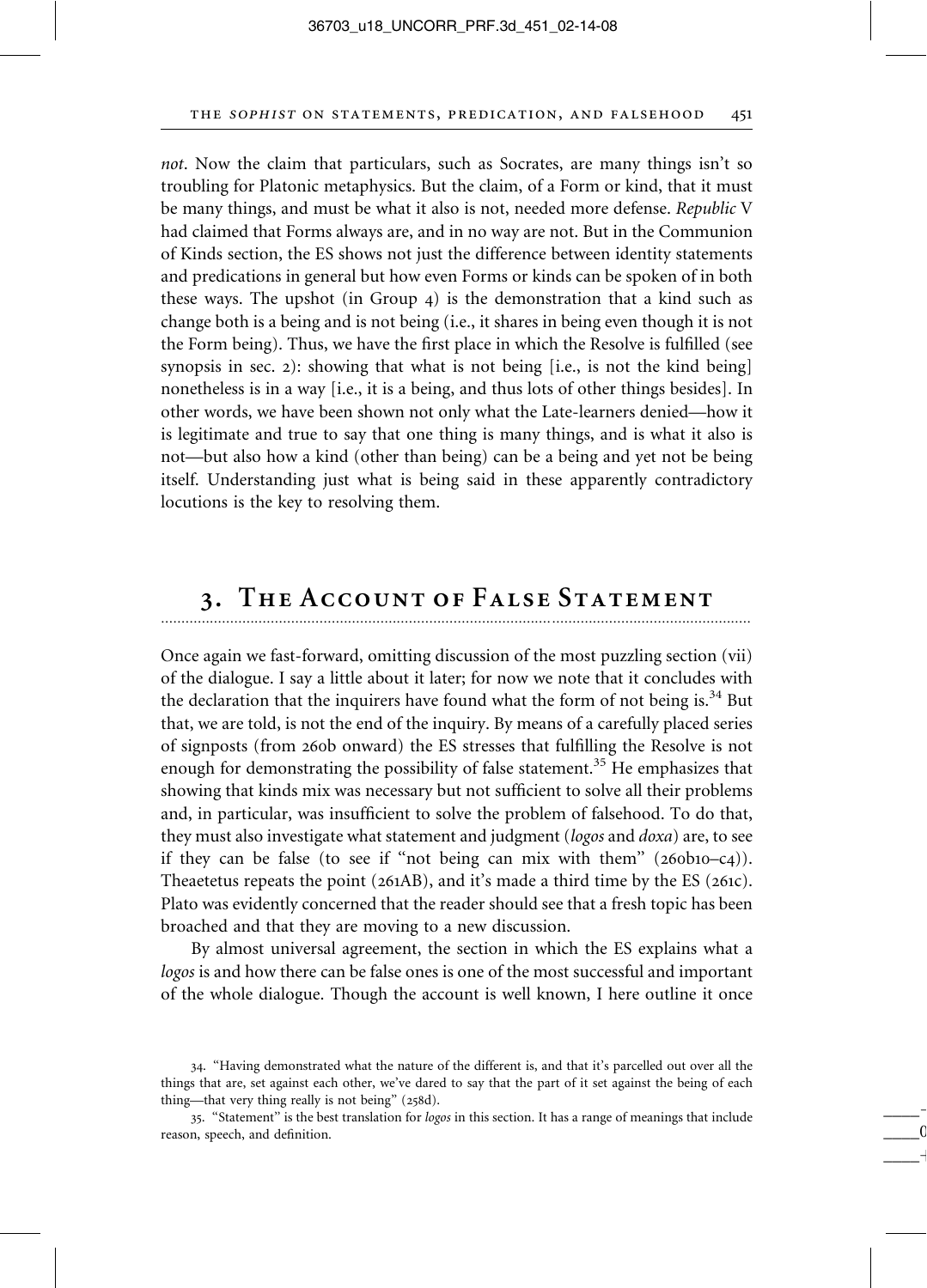again, discuss how it should be understood  $(3.2-3.4)$ , then ask what is most valuable in the account  $(3.5)$ .<sup>36</sup>

## 3.1. The account of what a statement is

The key to understanding how a *logos* can be false lies in first understanding what a logos is. Here Plato proceeds with the utmost care. He scripts a scene in which Theaetetus first misunderstands (261d7) and leaps to a wrong conclusion. This allows the ES, in correcting him (262b2), to emphasize the novelty of his new point, which is this. With words as well as with kinds, "partial mixing" is the order of the day, if statements are to eventuate. But the ES informs Theaetetus that the ''partial mixing'' of words he is about to expound must not be confused with the ''partial mixing" of kinds discussed in the four-point program. Words (*onomata*) come in two varieties: names and verbs (*onomata* and *rhēmata*: thus *onoma* has both a general and a more specific meaning). Not any concatenation of words makes a logos; rather, a logos must combine a name with a verb, where "verb" is the designation used of actions and ''name'' is the designation used of the doers of those actions.<sup>37</sup> Neither a string of verbs (such as "walks runs sleeps") nor a string of names (such as ''lion deer horse'') makes a logos. A logos is special kind of interweaving; someone who interweaves a verb with a name doesn't only name but succeeds in saying something.  $(262d2-6).^{38}$ 

Plato here makes a crucial point. Saying something—what the utterer of a statement does—is different from merely naming. To achieve this ''saying something'' a logos needs two parts with different functions: ''one part whose function is to name, refer to, identify a subject, and another part by means of which we say something, state something, predicate something of or about the subject."<sup>39</sup> As

36. My account owes much to that of Michael Frede, "False," sec. III, though I dissent from his understanding of one major issue: how to understand the reference to what is different in the paraphrase the ES offers of what it is for a statement to be false. See also Crivelli, chapter 9 in this volume.

38. Interweaving, plegma; cf. sumplekon (weaving together) at 262d4.

39. Frede, "False," 413-14.

<sup>37</sup>. ''An expression we apply to actions we call a verb'' (262a2). The word order, together with the use of legein rather than kalein, indicate that this is not intended as a strict definition of rhēma. Cf. M. Hoekstra and F. Scheppers, "Onoma, rhēma et logos dans le Cratyle et le Sophiste de Platon," L'Antiquité Classique (2003), 69, who insist, plausibly, that the major point of the passage is not the new assignation of familiar words for words (onoma, rhēma) to distinct roles but the recognition that a special kind of fitting together (harmottein) is involved in any logos.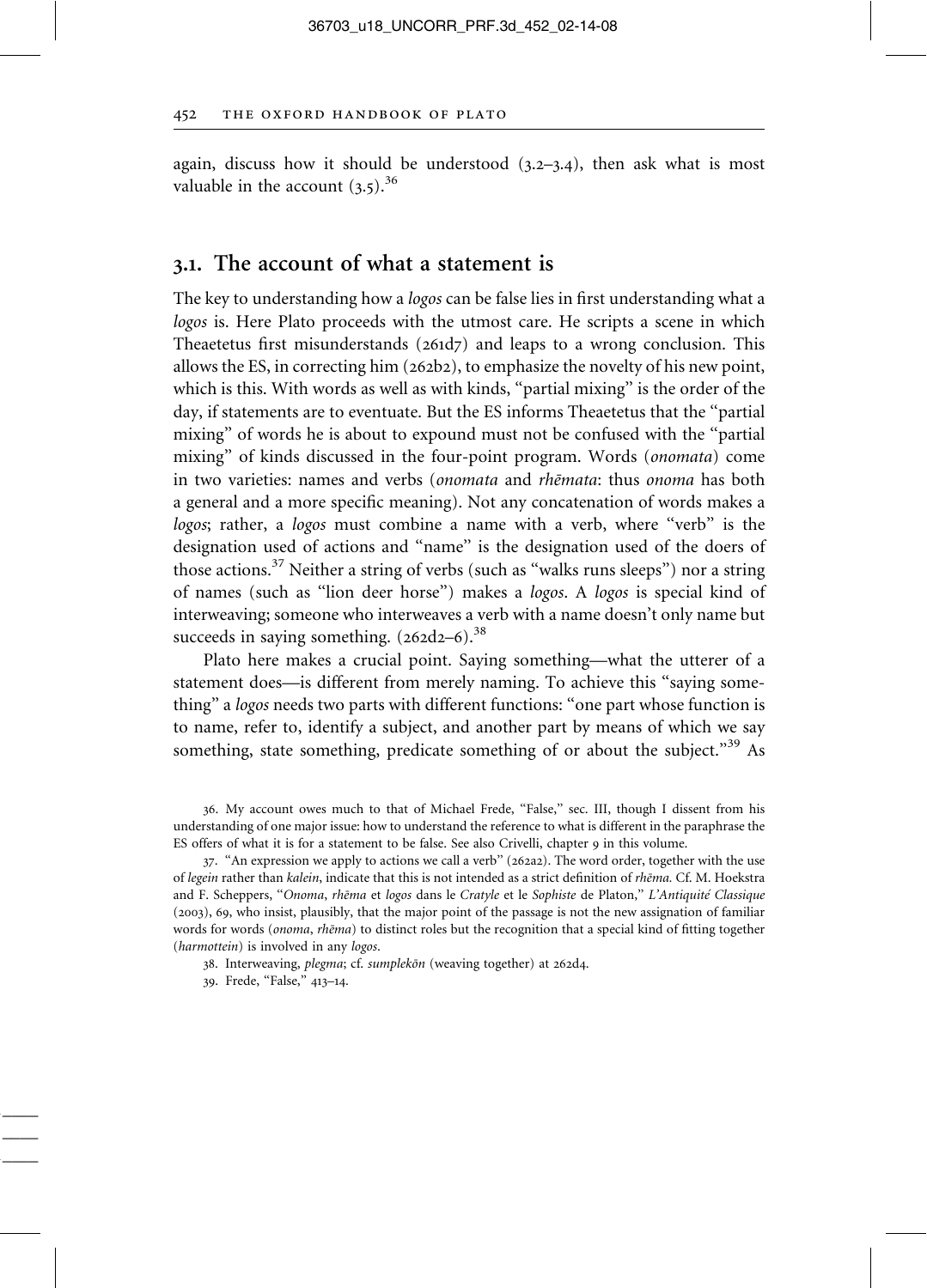Frede's terminology shows, we may think of the distinction in a variety of ways. Perhaps the key idea is the distinction between the part of the statement used to refer to the subject (the onoma, name, or subject-expression) and the part used to predicate something of the subject.<sup>40</sup> Also with Frede, we can agree that if Plato intends to distinguish word classes, his point that each logos has a noun and a verb picks out only a subclass of statements, whereas he seems to want to characterize simple statements more generally ''and really is looking for syntactical categories."<sup>41</sup> With the distinction between naming and saying, and with the recognition that a statement is essentially structured, as a special weaving together of parts with different functions, certain puzzles found in earlier dialogues—notably Euthydemus—denying the possibility of false statement or judgment and of contradiction are finally put to rest. $42$  What the puzzles had in common was that they treated a logos as an unstructured whole; many of them portrayed saying and/or judging like naming, using a ''scandalous analogy'' (Burnyeat) between judging and touching.

## 3.2. The account of true and false statements

After stressing that a logos is special kind of structured whole, only one of whose parts has the function of referring to the thing it is about, the ES can at once get Theaetetus to agree that both ''Theaetetus sits'' and ''Theaetetus flies'' are, by the above account, statements. $43$  Then he proceeds smartly to explain the truth of the one and the falsity of the other. He does so twice over, in what I shall call the two ''Final Formulae for Falsehood,'' the first (which has been much discussed) at 263b4–11, and the second (relatively neglected) at 263d1–4.

First Final Formula for Falsehood. (A) The true one says of things that are about you that they are; while (B) the false one says different things from the

40. I cannot agree with D. Sedley, Plato's Cratylus (Cambridge, 2003), that in all this Cratylus prefigures Sophist. Sedley claims Plato in Cratylus uses the terms onoma and rhēma to focus on "the two linguistic acts... of naming and predication" and that Socrates shows "awareness that onomata and rhēmata are functionally disparate items within the statement." Denyer, Language, 148-50, correctly remarks that in Cratylus (as elsewhere in Plato outside this stretch of Sophist) rhēma typically means phrase, group of words, as opposed to *onoma*, a single word. Contra Sedley, Crat 399ab and 399b7, and 421d-e are best explained in this way. Cf. Sophist 257b6–c2 (before the official demarcation and identification of onoma and  $r$ hēma): in support of Denyer, note that at 257b6 mē mega (not large) is called a rhēma, but at c6 the ES speaks of the onomata which follow the ''not'' in expressions such as ''not large.''

41. Frede, "False," 413.

42. Frede, ''False,'' 413–17, and M. Burnyeat, ''Plato on How Not to Speak about Not-Being'' [''How Not To"] in Le Style de la pensée, ed. M. Canto and P. Pellegrin (Paris, 2002), 40-65. Burnyeat holds that in the earlier works Plato hints at the vital distinction between the subject of a logos and what's said about it, but concedes that prior to Sophist there is no ''hint of the grammatical or syntactic distinction drawn there between the part of an assertoric sentence that refers to the subject and the part that ascribes to that subject a predicate such as flying or sitting'' (45).

43. ''Plato quite pointedly lets the Eleatic Stranger settle the question of reference for the sample statements discussed before he lets him go on to consider their truth or falsehood." Frede, "False," 418.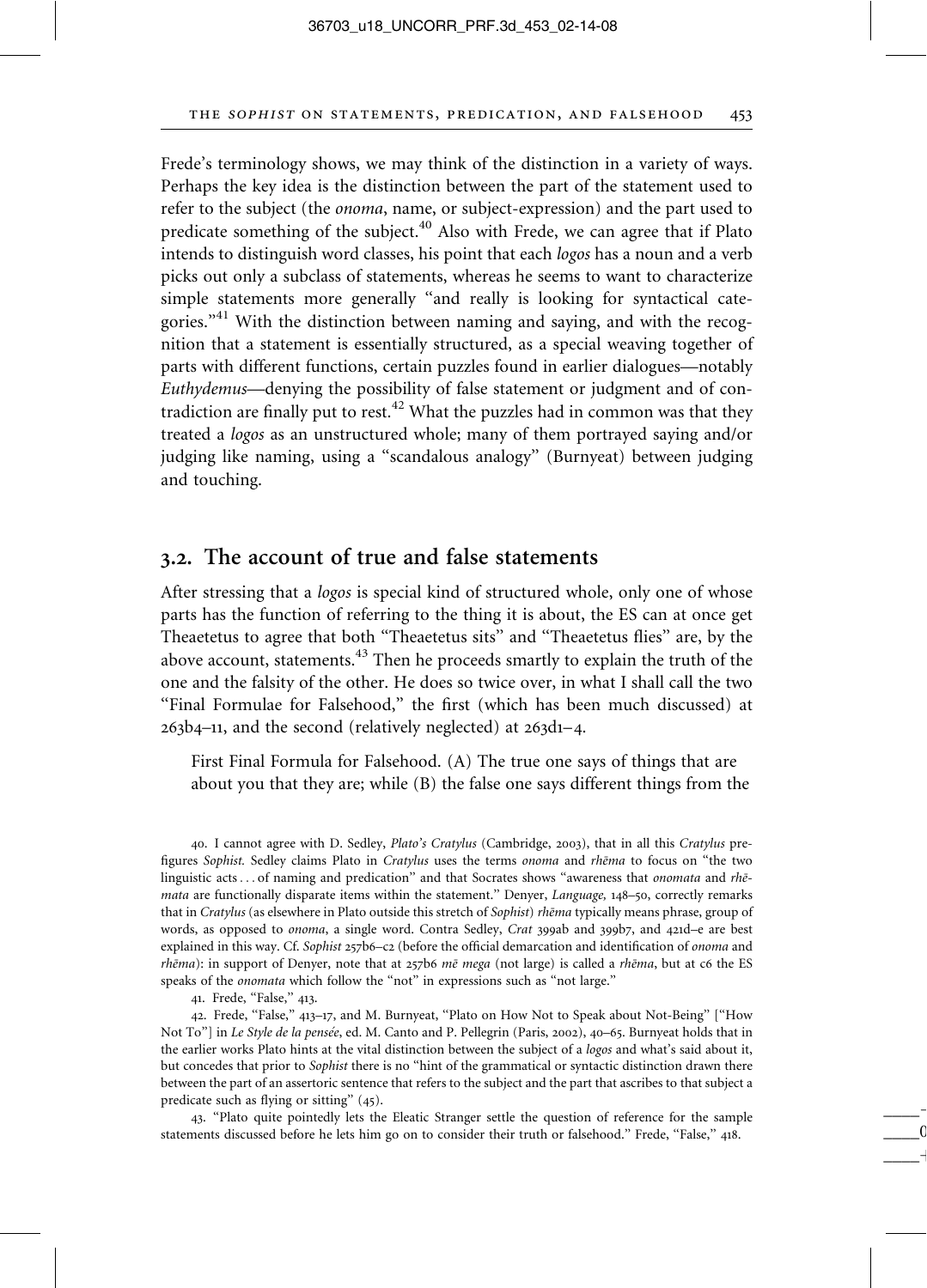things that are; that is, (C) it says, of things that are not, that they are. In a problematic sequel the ES continues, in a highly elliptical manner: (D) (but it says) things that are, but are different (from what is) about you.<sup>44</sup>

To understand all this, we must first eliminate the plural forms, a stylistic device loved by Plato but highly confusing to the reader. The chief warrant for doing so is this: the sample true *logos* "Theaetetus sits," which plainly says one thing about Theaetetus, is described as saying ta onta, things that are.<sup>45</sup> Replacing plurals with singulars, and leaving to one side for now a host of problems with this stretch, I recast (A) and (C) in what follows, but postpone discussion of the controversial  $(B)$  and  $(D)$  until later.<sup>46</sup>

The true one (A) says, of something that is concerning you (viz., sitting) that it is. The false one (C) says, of something that is not (viz., flying) that it is. (Probably we must understand ''concerning you'' here, too.) In other words, the false one is false because it says, concerning Theaetetus, that what is not (viz., flying) is concerning him. Now, if we confine our attention pro tem to (A) and (C), we recognize how elegantly they dispose of the idea that a false statement simply ''says what is not" where this is supposed to be like (the impossible) touching what is not. Plato has distinguished ''saying something about something'' from ''naming.'' Each statement names Theaetetus, each is about (peri) him—that is, is about something that is, and thereby secures its reference—and each says something about him. Plato can now say, without fear, that the false one says, about Theaetetus, what is not, but says that it is concerning him. Even confining ourselves to (A) and (C), we find a fully satisfactory account of true and false statements, at least if we confine ourselves to simple assertions.<sup>47</sup>

44. For a full discussion, including a proof that hos estin at 263b4 must be translated "that they are," not "as they are," see D. Keyt, "Plato on Falsity" ["Falsity"], in Exegesis and Argument, ed. E. Lee, A. Mourelatos, and R. Rorty (Assen, 1973), 287–91. D. Sedley, The Midwife of Platonism (Oxford, 2004), 133 n.19, proposes a reassignment of speakers in the problematic lines B9–11.

45. Further support for replacing plurals with singulars comes at 263d1–4, where the statement ''Theaetetus flies'' is said to be ''a synthesis of verbs and names'' when it is plainly a synthesis of one verb and one name. This licenses us to rewrite the entire sentence replacing plurals with singulars, as discussed below.

46. Those who favor the so-called Oxford interpretation, discussed below, cannot agree that the use of the plurals is merely a stylistic device, for they invoke the plural in (B) 263b7 to indicate that it is correct to import a universal quantifier into the translation. Thus: ''Plato could have said in 263b3–4 that the true statement says of something that is that it is. But he wants to get a reference to the whole class of things that are, relative to a given subject, into the characterization of the true statement, as this will be needed to get an adequate characterization of the false statement. This corresponds to the need for a universal quantifier in a proper characterization, first of the use of ' ... is not ... ' along Plato's lines, and then of falsehood, a need several commentators have rightly insisted on" (Frede "False," 420). I dispute this line of argument below.

47. Contra Frede (''False,'' 418), I agree with J. McDowell, ''Falsehood and Not-Being in Plato's Sophist" ["Falsehood"], in Language and Logos, ed. M. Schofield and M. Nussbaum (Cambridge, 1982),133 n.35, that, as they stand, the Formulae cover only true and false affirmative statements. Nonetheless, it is clear how they can be adapted for negative truths and falsehoods.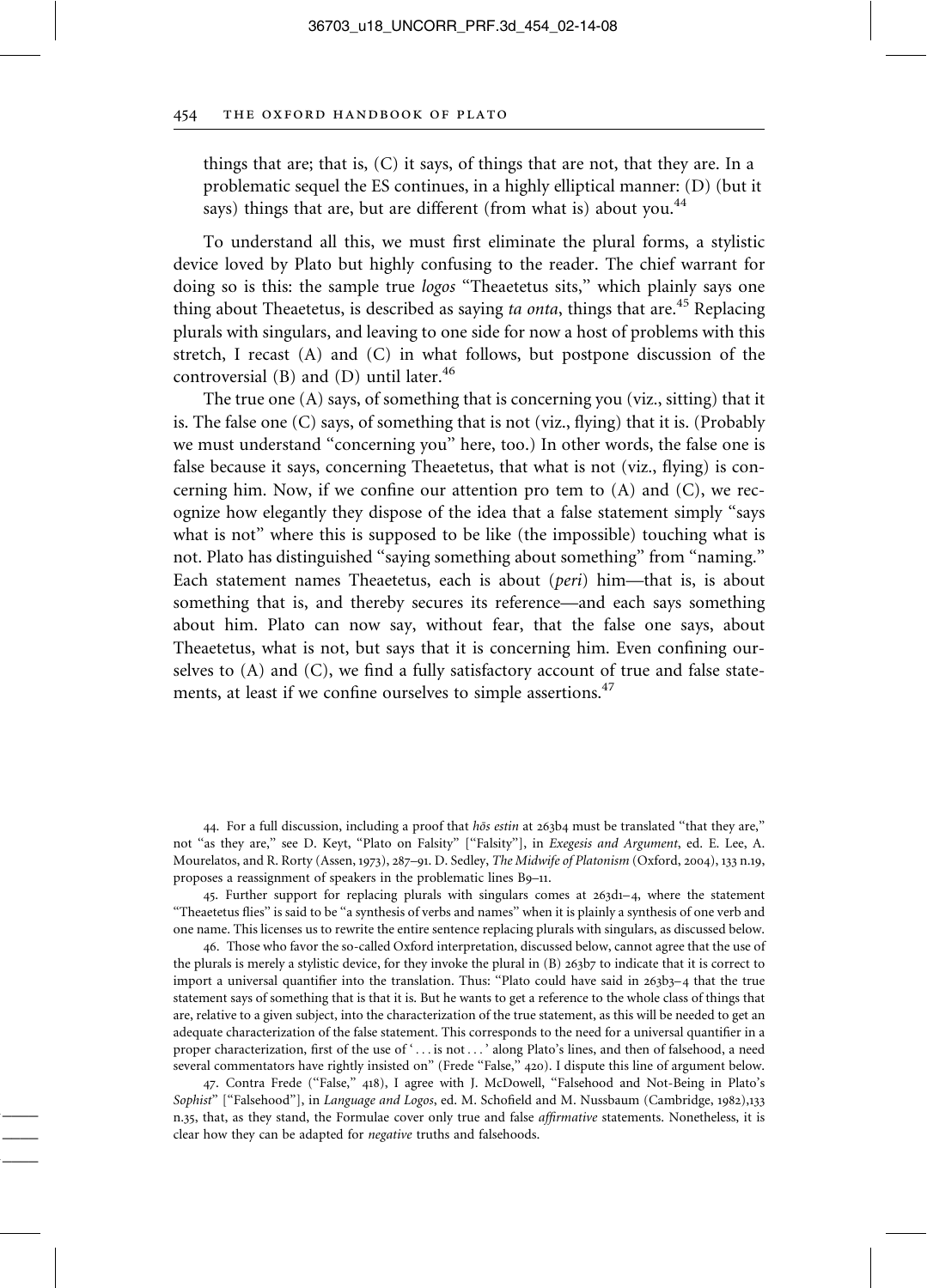# 3.3. How to understand ''different'' in the Formulae for Falsehood? Three readings

Now we turn to (B) and (D).

(B) The false one says different things from the things that are. (263 B7)

We have seen this is used as equivalent to "saying things that are not." And I argued above that we may and should replace plurals by singulars, giving

 $(B<sup>s</sup>)$  The false one says something different from what is.

How should this be understood? One difficulty is immediately evident; I label it the ''Problem.'' Suppose Theaetetus is sitting, and suppose I state, ''Theaetetus is talking.'' Then I have said about Theaetetus something that is different from something that is about him—viz., sitting. But of course he may be talking as well as sitting, in which case my statement is true. But (B) was supposed to characterize a false statement. So, on the simplest interpretation, it is a non-starter.

Two main readings of (B) have gained support, each of which avoids the Problem. Following Keyt, we call them the "Oxford interpretation" and the "incompatibility interpretation."<sup>48</sup> However, I reject them both and defend a less popular, but increasingly supported, reading, as the correct one.

- Reading 1, the Oxford interpretation. The false logos, "Theaetetus flies," says, about Theaetetus, something that is different from everything that is about him. On this reading the Problem is solved. "Theaetetus is talking" will indeed be false if talking differs from everything which is about him (i.e., which is true of him).
- Reading 2, the incompatibility interpretation. The false logos, ''Theaetetus flies,'' says, about Theaetetus, something that is incompatible with what is about him. This too solves the Problem. If I ascribe an attribute incompatible with what is about Theaetetus, I must indeed be making a false statement about him. While talking is merely different from sitting, flying is—or was before the invention of the airplane—incompatible with sitting.

But while both of these solve the Problem, neither of them can easily be extracted from what Plato wrote. The Oxford interpretation faces the objection that there is no good reason to supply, in (B) and (D), that universal quantifier the "every"—which is so crucial. $^{49}$  An even more serious obstacle is the wording of the Second Formula for Falsehood, at  $263d-4$ , which is rarely discussed.<sup>50</sup>

50. As noted in J. Szaif, Platons Begriff der Wahrheit [Wahrheit] (Munich, 1996), 492, with whose overall reading I am in considerable agreement.

<sup>48.</sup> Keyt, "Falsity," 294-95. He discusses four alternative readings in all, but not my preferred one, Reading 3. See also Crivelli, chapter 9 in this volume.

<sup>49.</sup> Cf. n.46. An appeal to the plural in ta onta "things that are" at B7 is illegitimate. In 263b4-5 we read: "The true one ('Theaetetus sits') says the things that are that they are about you." Since ta onta evidently refers to just one thing/verb, "sits," it must there be understood as "what is." We cannot, with the Oxford interpretation, suddenly read it to mean ''everything that is'' two lines later.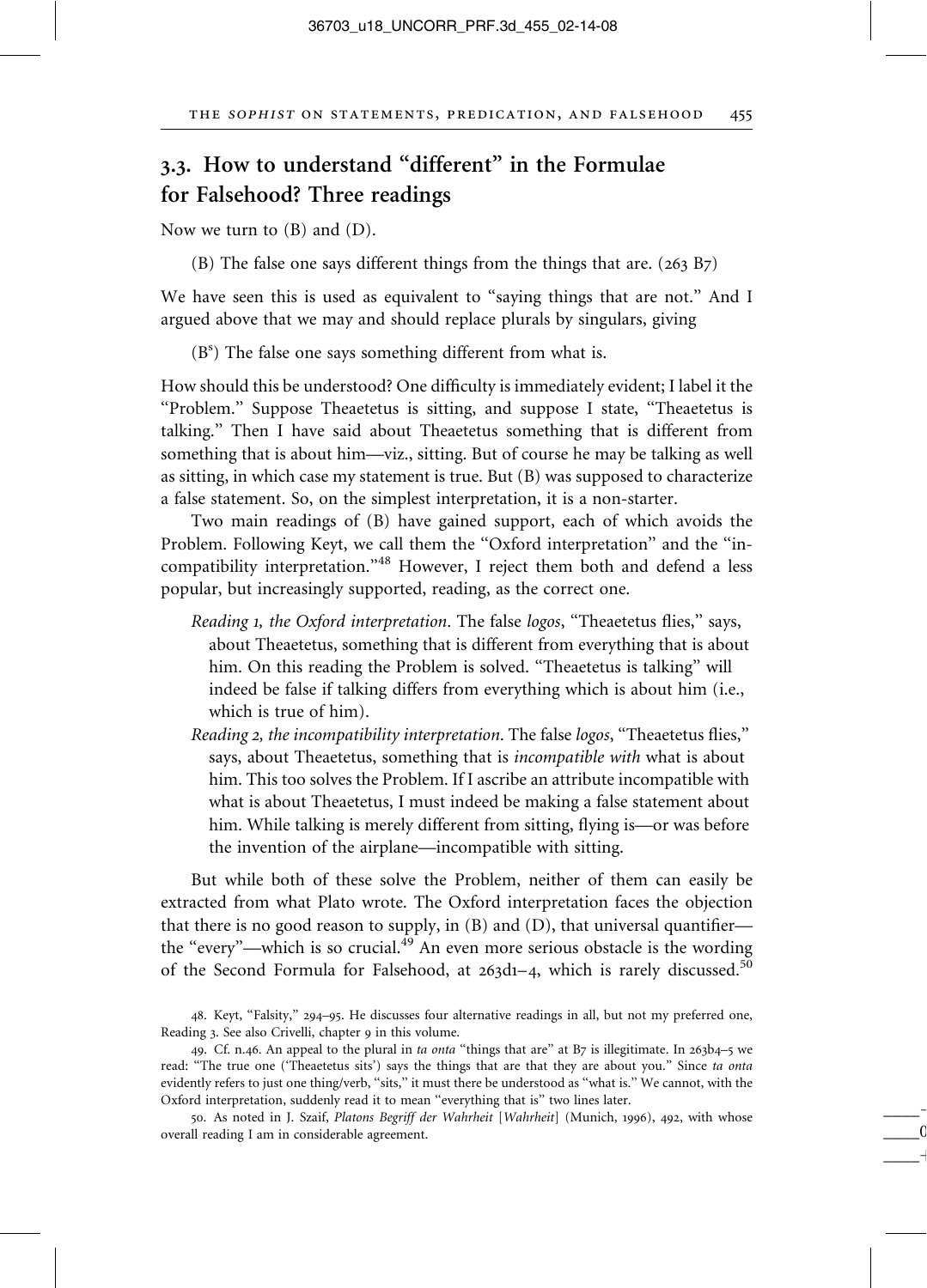There we are told that in the false statement, "concerning you, different things are said to be the same, and not beings are said to be beings.'' Once again we may substitute singulars: ''something different is said to be the same, and something that is not is said to be something that is.'' Now the Oxford interpretation requires different supplements, as follows: in the false statement ''something different [from everything that is] is said to be the same [as something that is].<sup>51</sup> And this is impossibly awkward. My verdict on the Oxford interpretation is that, though it gives an adequate account of what it is for a statement to be false, it is not what Plato intended. It is hard to find in the wording of the First Final Formula, and impossible to read in the Second Final Formula for Falsehood at 263d1–4.

Reading 2, the incompatibility interpretation, also fails for textual reasons, though it has the great strength that the sample statements do indeed feature incompatibles, "sits" and "flies." Sitting and flying, as we noted, are not merely different but incompatible; they exclude each other. Many objections to the incompatibility interpretation have been made on philosophical grounds, and I discuss one of these below. The overwhelming difficulty, however, is not a philosophical one, but that it requires that Plato intend a change of meaning in heteron, which up to now has meant "different." Can it be that now, without warning, he uses it to mean ''incompatible''? This must be avoided if possible. And we can avoid it with the third interpretation, which is a variant on the ''incompatibility interpretation.''

Reading 3, the incompatibility range interpretation. Reading 3 allows us to preserve what is good in each of the above—that is, it allows us to keep heteron to mean ''different,'' and it takes account of the fact that Plato's sample statements feature incompatible attributes.<sup>52</sup>

I introduce it with the help of an important but difficult text from earlier in the Sophist at 257b1–c3, where the ES explains the meaning of negative expressions. There he distinguishes between what is contrary (enantion) and what is ''only different'' (heteron monon), and in so doing, he introduces the idea of a range of incompatible attributes such that what is not F has one of the other attributes from the range in question (though not necessarily the contrary of F).

51. The need for a different supplement is concealed in the formulation of J. van Eck: ''Things that are different from what is the case concerning him (viz. flying) are described as the same (as what is the case about him)" ("Falsity without Negative Predication" ["Falsity"], Phronesis 40/1 (1995), 40). But, as we saw, supporters of Reading 1, including van Eck, have to understand "what is" (or here: "what is the case") differently in the two supplements.

52. Compare M. Ferejohn, ''Plato and Aristotle on Negative Predication and Semantic Fragmentation," Archiv für Geschichte der Philosophie 71 (1989), 262 ff. To Ferejohn's list of adherents of this Reading (n.9), we may now add Szaif, Wahrheit, 487–99, esp. 491, and M.-L. Gill, ''Method and Metaphysics in Plato's Sophist and Statesman'', in The Stanford Encyclopedia of Philosophy, ed. E. N. Zalta (Winter 2005), available at http://plato.stanford.edu/archives/win2005/entries/plato-sophstate/.Crivelli (chapter 9 in this volume) labels my Reading 3 ''quasi-incompatibility'' (but opts for Reading 1 in his essay). Below I discuss twentieth-century versions of the same thesis.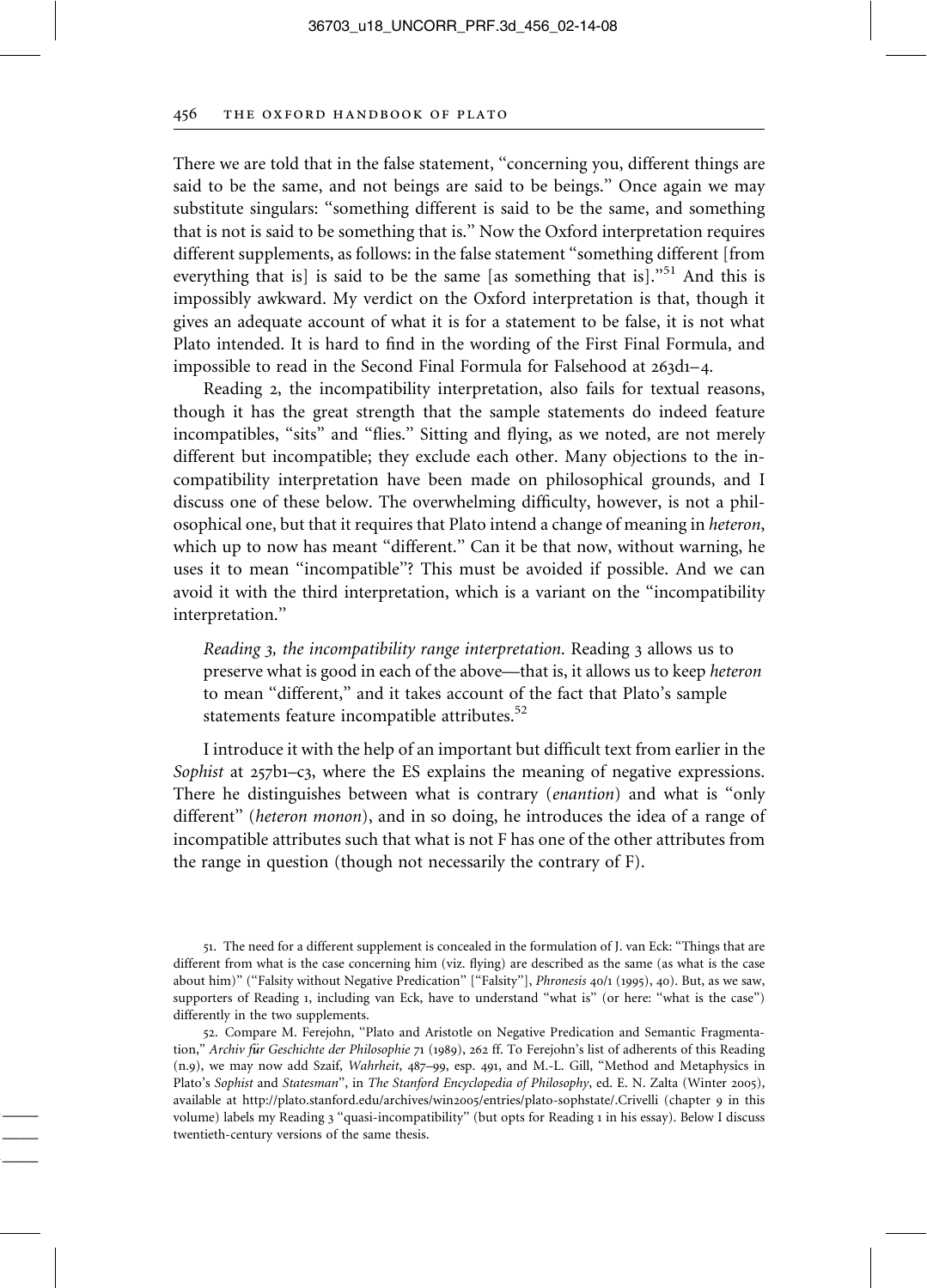(1) ''Whenever we speak of not being, we don't speak of something contrary to being, but only different." "How so?" (2) "For example, when we say 'not big' do you think we signify small by that expression any more than equal?'' ''No.'' (3) ''So when it is said that a negative signifies a contrary, we shan't agree, but we'll allow only this much—the prefixed word 'not' merely indicates something other<sup>53</sup> than the words following the negative, or rather, other than the things which the words uttered after the negative apply to.''

The illustration in (2), where the ES is explaining what ''not large'' means, makes it clear that while "small" is the contrary of large, "equal" is "only different" (see (1)). Plato's point is this: if we think of A's size in relation to B, A may be not large, without being small (the contrary of large), since A may be equal in size to B; so when I say that A is not large, I am not saying that it is small (in relation to B).<sup>54</sup> Here we are introduced to the idea of a range of incompatible properties or attributes F, G, and H, such that what is not F is either G or  $H$ <sup>55</sup>. The range may have any number of members; we may think of colors, shapes, and so on. With this in mind, we can retain the translation "different" for *heteron* but recognize that an attribute different from F taken from that range will be incompatible with F. In support of this interpretation, think how laughable it would have been if in (2) the ES had chosen a random attribute different from large, and said (for instance), ''When we say not big, do you think we signify small any more than yellow?'' Being yellow does not rule out being large, so appealing to it in the explication of what "not large" means would be ridiculous.

Using the help offered by 257b–c, where, as I've shown, the account of ''not large'' invokes the idea of a range of incompatible properties when it labels ''equal in size" merely *different* from "large," we can return to defend the incompatibility range interpretation of the Final Formulae for Falsehood, starting with the First Formula.

(B) The false one says different things from the things that are. (263b7)

I've argued that this is equivalent to

 $(B<sup>s</sup>)$  The false one says something different from what is.

We have noticed that this section also features incompatibles, sitting and flying. So we may read  $(B<sup>s</sup>)$  as follows: The false one says something different [from the relevant range of incompatible properties] from what is about you (because it says you are flying, which is a different one of the range of locomotive properties from the one that applies to you—namely, sitting). And we can now read the Second Formula (263D) in a far more natural way than the Oxford interpretation allowed.

Different things are said to be the same, and not beings are said to be beings.

<sup>53.</sup> Literally: one of the others, ton allon ti.

<sup>54</sup>. Precisely what his positive account here is is a controversial issue that we needn't go into here.

<sup>55</sup>. I discuss below an objection to this account of negation.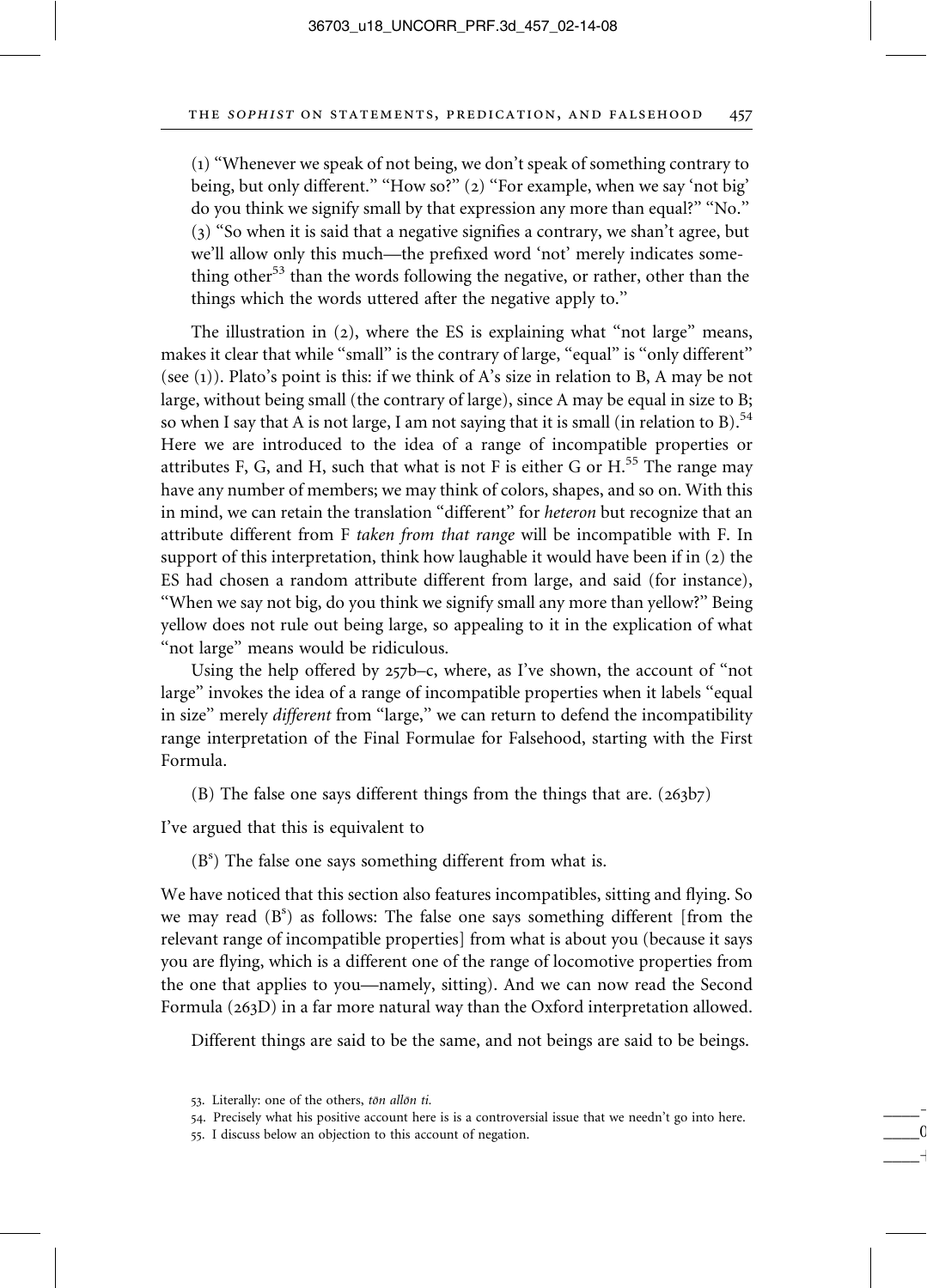Again I replace plurals by singulars, yielding

Something different [from what is about you] is said to be the same [as what is about you].

Now we have the same supplement both times, avoiding the intolerable awkwardness required by the Oxford interpretation. Once again, the different thing, flying, is chosen from the range of incompatible locomotive attributes, so that if I attribute a different thing from what is, I am bound to say something false.<sup>56</sup>

In addition to these two strong indications that Plato has in mind a range of incompatible properties, one may also cite the account of ''other-judging'' in Theaetetus 189 B and following, where a similar idea may be at work.<sup>57</sup>

## 3.4. Objection to Reading 3, and reply

It may be objected that any account of falsehood which makes an essential reference to incompatibility (as both Readings 2 and 3 do) suffers from such a serious flaw that charity requires us to avoid attributing it to Plato. The flaw is this: such an account gives at best a sufficient, but not a necessary, condition for a false statement. (The same objection applies to the equivalent accounts of negation.) For example, the objector points out, it can be false that virtue is square (and true that virtue is not square) without it being the case that virtue is some shape other than square. In reply, I concede that the flaw is indeed serious. Must it have been so obvious to Plato that he could not have held the theory? No. Indeed, such a theory of negation continued to attract leading philosophers into the twentieth century.

It was maintained by J. Mabbott and G. Ryle, two of three contributors to an Aristotelian Society Symposium on Negation in 1929. Ryle wrote that ''when a 'predicate' is denied of a 'subject,' that predicate must always be thought of as one member of a disjunctive set, some other member of which set (not necessarily specified) is asserted to be predicable of the subject."<sup>58</sup> Price, the third contributor, made the above objection, insisting that statements such as ''virtue is not square'' and ''the soul is not a fire shovel'' were both meaningful and true, in spite of resisting analysis in terms of a range of incompatible properties. And this objection is correct. But though the account which invokes a range of incompatible properties to explain negation and/or falsehood is indeed flawed, it was an attractive candidate, and, as we have seen, Plato's remarks about the meaning of ''not large'' at 257bC require it, while his Formulae for Falsehood are best explained by appeal to it—in particular, the comparatively neglected second formula at 263d.

<sup>56.</sup> Van Eck, "Falsity," 26–27, rejects the incompatibility range interpretation (which he numbers  $4^i$ ) with the protest that the supposed restriction of "different" predicates to ones from a range of incompatible properties is ''unannounced in the text'' at 257b and at 263. But sentence (2), 257b6–7 comes close to announcing it, as I explain above.

<sup>57.</sup> Cf. P. Crivelli, "Allodoxia," Archiv für Geschichte der Philosophie 80 (1998), 15–16; Szaif, Wahrheit, 495–96.

<sup>58</sup>. G. Ryle, ''Negation,'' Proceedings of the Aristotelian Society IX (suppl.) (1929), 86.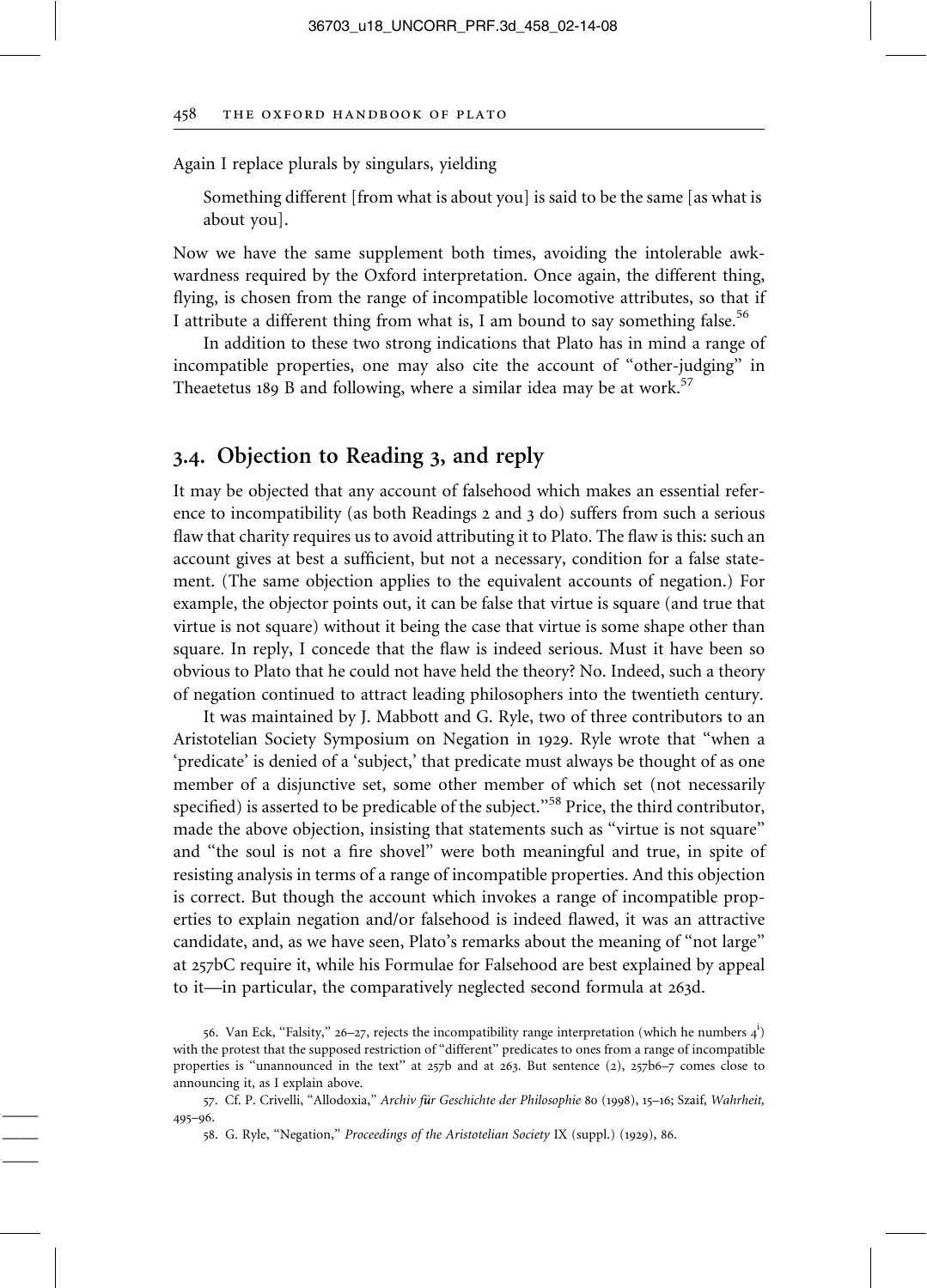# 3.5. Which feature of the account of falsity is more important?

We have now established (by the defense of Reading 3) how Plato means us to understand the reference to the different, which glosses "not being" (ta  $m\bar{\epsilon}$  onta) in the two Final Formulae for Falsehood. So we can return to take stock of Plato's achievement in this section. We have seen that the account of false statement contains two main elements: (a) the insistence that a logos, true or false, is about something and (b) a paraphrase glossing "not being" by "different." Discussions tend to focus on (b), partly because it is the harder to interpret but also because a focus on the problem of not being set the scene originally for the Middle Part. But I contend that (a) both is and is represented by Plato as the major contribution to the account of falsehood. To do so, I must counter the objection of John McDowell.<sup>59</sup> He argues that the Sophist's revelation of the subject-predicate structure of a logos is not the key to the solution of the problem of false statement. Rather, Plato clearly indicates that the salient error lay in a mistake about not being, and that the solution is to demolish the Eleatic mistake about negation.<sup>60</sup>

McDowell points out that in the section which develops puzzles about not being/what is not, there are two early definitions of falsehood. I label them ''Def A'' and ''Def B.''

Def A. False saying/judging is saying/judging what is not. (240d9) Def B. False saying is (i) saying what is not is or (ii) saying what is is not.  $(240e-241a)$ 

Def B is a double-barreled definition, of which the first part covers false positive statements such as ''grass is red'' and the second false negative statements such as "grass is not green."<sup>61</sup> McDowell refers to Def B as the disjunctive definition and to Def A as the definition that conveys "the crude position" about statements.<sup>62</sup> Now, as we have seen, the account of logos and of false and true logos at 260–63 is well fitted to dispose of the "crude picture" of statements and false statements. For once we insist that a *logos* says something about something, it is at once unproblematic how, having thereby got a grip on reality by that reference, it can go on to say something false about the thing in question.

Why does McDowell reject the familiar account, which sees 260–63 as putting to rest the crude picture by insisting on the need for a subject of a logos, as well as something said about the subject? His answer: this does not address the much

<sup>59</sup>. McDowell ''Falsehood,'' esp. sec. 6.132–34.

<sup>60</sup>. Likewise, Sedley, Midwife, esp. 113–14, 134, holds that it is the account of not being in terms of difference which is the key advance of Sophist, rather than the analysis of a logos into onoma and rhēma which (as discussed in n. 40) he thinks is not a new discovery in Sophist.

<sup>61</sup>. The double-barreled definition can cover positive and negative existential statements and judgments, as well as predicative ones. But it should not be understood as confined to existentials.

<sup>62</sup>. McDowell, ''Falsehood,'' 130. The label ''crude'' applies to the approach to statements found in Euthydemus 285–86 and 283e7–284c6, mentioned in sec. 3.1 above; crude because it leaves no room for a distinction between naming and saying—and hence none for false statement.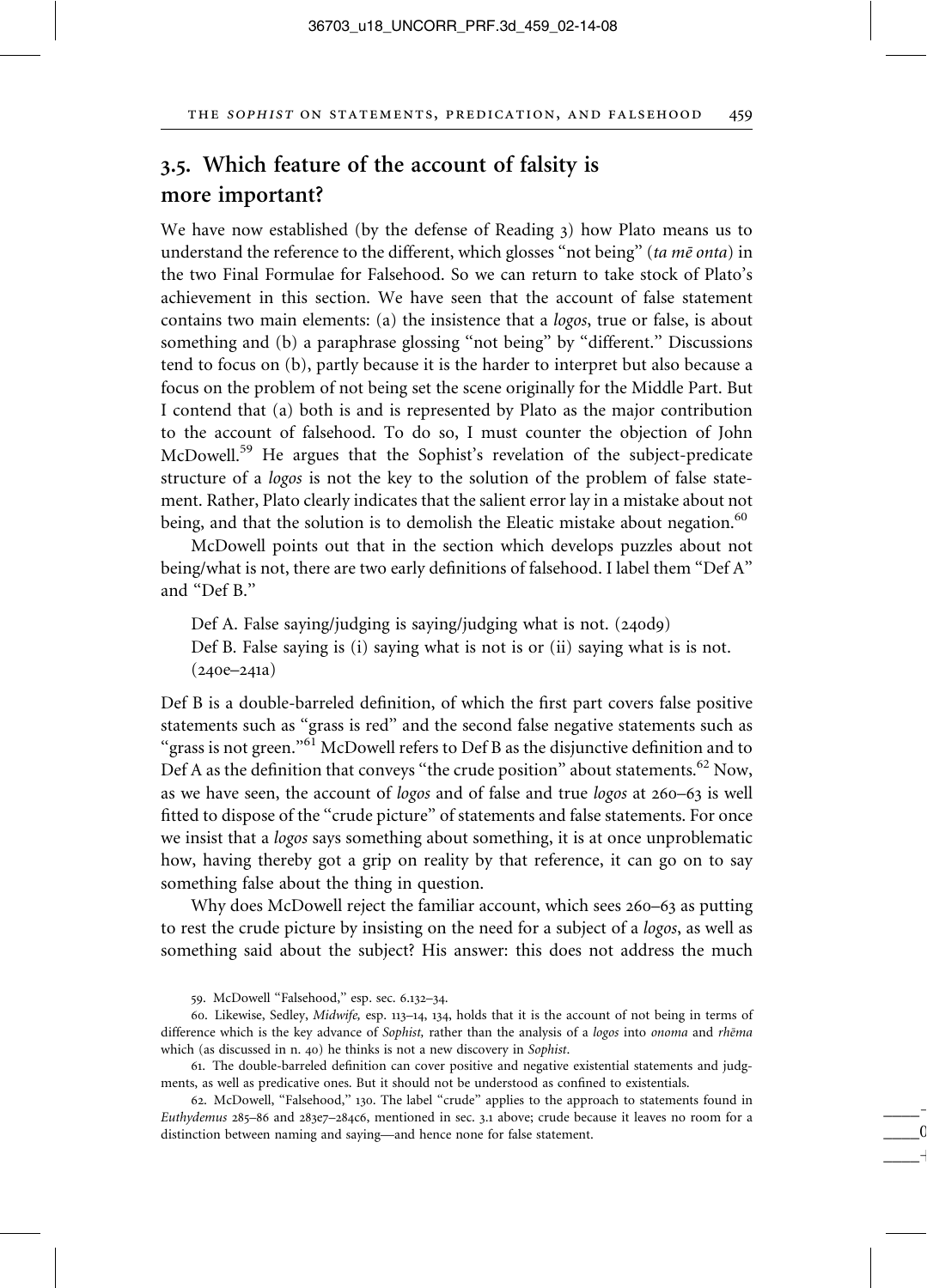subtler Def B of falsehood (the one he labels the disjunctive characterization). Someone who claims to find the locution "is not" puzzling (as importing some contrary of being) will not back down when we add "about you."<sup>63</sup>

But this overlooks two salient features of the discussion of statement and of false statement. First, it is Def A which is prominent when the ES pointedly moves the discussion on to its final stage  $(260-64)$ . At  $260c3-4$ , he says, "because judging or saying things that are not—that's what falsehood in thought and statements is, surely,'' and at 260d1–2, he says that the sophist denied the existence of falsehood since "no one can judge or say what is not."<sup>64</sup> These prominent descriptions of false saying and judging set the stage for the final push. The more complex Def B does not get a further mention. Indeed, we may hazard that Plato considered that Def B is not, at bottom, problematic but a rather insightful definition of falsehood, provided, of course, that we add ''about so-and-so. A solution to the ''crude picture" is, contra McDowell, just what is needed, and it is what we get.<sup>65</sup>

McDowell also overlooks how strongly the account of falsehood emphasizes the need for a statement being about something. We saw how the ES stresses, a` propos of his two sample logoi, that they are about Theaetetus. Furthermore, after his first pass at the account of true and false logos, 263b, discussed above, the ES reemphasizes, first, that the false one is a *logos*; second, that it is about something; and third, that it must be "yours"—that is, it must be of or about Theaetetus.<sup>66</sup> He then moves on to the Second Final Formula, whose first words are ''about you.'' We can safely reject McDowell's analysis, then, and restore the view that Plato is concerned to combat the so-called crude picture, and that a crucial move in doing so is to insist that a logos, whether true or false, must be about something.

Now one might think, with McDowell, that the second feature of the account must be the more important, given the importance of not being/is not in the architecture of the Middle Part. But remember that the ES offered to vindicate not

63. ''So it seems to him that when we try to capture the falsity of 'Theaetetus is in flight' by saying that it represents in flight, which is not (in relation to Theaetetus: given the mistake, the addition does not help) as being, we must be talking nonsense" (McDowell, "Falsehood," 133). Note the clause in parentheses.

64. McDowell, ''Falsehood,'' 130 n.31, correctly queries Owen's claim that back in 237b7–e7, the puzzle (about legein to me on) is "a version of the familiar paradox." But he overlooks 260c3–4 and d1–3, where the locution legein to me on (or a variant) is used to designate false speaking.

65. A further objection to McDowell's reading, on which it is the complex Def B, not the simple Def A, which frames the problem about falsehood, is the following. On his reading, any occurrence of the phrase "is not'' was held to be problematic, until the ''Eleatic error'' of interpreting this as ''has the contrary of being'' or as ''utterly is not'' is scotched (132). But in that case, even the equivalent formula for true negative statement implied at 240e1, ''judging that what is not is not,'' would be suspect. But no such aspersions are cast against it.

66. The use of the ''possessive'' pronoun sos 263c7 (and emos, 263a6) has puzzled commentators, and some (including McDowell, ''Falsehood,'' 130, and Frede, ''False,'' 416) believe that this shows that Plato is invoking the "old" concept of a logos as belonging to someone, by "putting that person into words." Frede writes: "Given that the language of 'about' is perfectly clear, and given that the language in terms of possessive pronouns is neither ordinary nor natural, it is difficult not to see in it an allusion to the way of thinking about statements underlying the *antilogia* argument." But "your logos" can mean the logos which describes you, just as ''your picture'' is the one that depicts you: that is, we have an ''objective'' use of the pronoun, not a true possessive, so we need not find the usage puzzling. Cf. Szaif, Wahrheit, 464.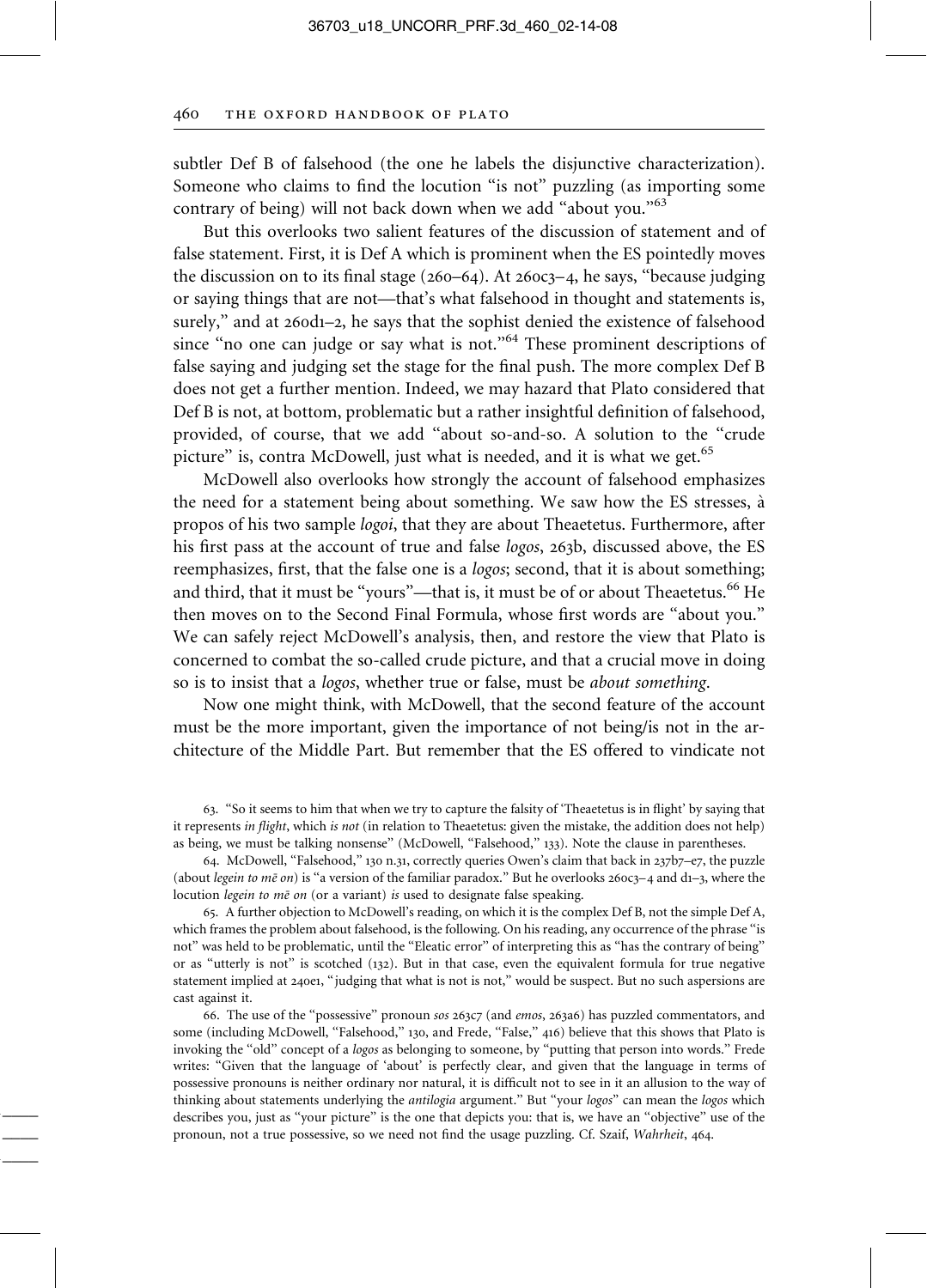being, to clear away misunderstandings that made talk of it contradictory. It should not therefore be one of his aims to dispense with it entirely, and, indeed, the project of dispensing with ''not,'' in an account either of negation or of falsehood, is bound to be a hopeless one, whose success is at best illusory.<sup>67</sup> Note further that in the neglected Second Formula for Falsehood, the ES is happy to use both ''different'' and ''is not,'' when he describes a false statement as both ''saying what is different is the same" and "saying what is not is." Note also, what I remarked above, that the entire Second Formula begins prominently with ''about you.'' If we consider the whole passage in which statement and false statement are discussed, only a tiny portion of it—just a few lines—offer the paraphrases that dispense with ''is not'' and rephrase the account in terms of the different. Although I believe we can interpret Plato's intentions here, by appealing to what I have called the ''incompatibility range interpretation,'' I do not think it is, for him, the chief lesson he wants to convey. The chief lesson is the one about the kind of interweaving a statement is, with functionally different parts: this is what allows something both to be unambiguously a *logos*, about someone, and to say something false (something that is not) about the subject.

Both in the section devoted to the Late-learners' problem and its solution, and in the discussion of falsehood, Plato is concerned to disclose the nature of statements, particularly predicative statements, and to stress that some parts of a logos have a function other than that of naming. Furthermore, for this very reason, a logos itself is neither a name nor a string of names. Plato's new account, in emphasizing that a logos is a special "weaving together" of terms with different roles, is of major importance. In their different ways, both sections I have discussed make these key points and thereby enable some old puzzles—ones that can be read both as eristic teasers and as revealing deeper philosophical problems—to be finally put to rest.<sup>68</sup>

## BIBLIOGRAPHY

- Ackrill, J. L. "Plato and the Copula: Sophist 251–59"; repr. in Plato 1: Metaphysics and Epistemology, ed. G. Vlastos (Garden City, N.Y., 1971), 210–22.
- Bostock, D. "Plato on 'Is-Not' (Sophist 254–9)," Oxford Studies in Ancient Philosophy 2  $(1984)$ , 89–119.
- Brown, L., "Being in the Sophist: A Syntactical Enquiry," in Plato 1, ed. G. Fine (Oxford, 1999), 455–78.

67. Critics of interpretations that invoke incompatibility often object that that notion, in turn, needs to be explicated with the help of negation and/or falsity. But the very same point can be made about interpretations that rely on the simple notion of the different, or nonidentical.

68. I am very grateful to the editor, Gail Fine, for her helpful comments on an earlier draft of this essay. Thanks for their comments are due also to Alex Anslow and Stefan Koller. This essay is dedicated to the memory of Michael Frede, who died while the volume was in press, August 2007, in gratitude for his writings and for many discussions about Plato's Sophist.